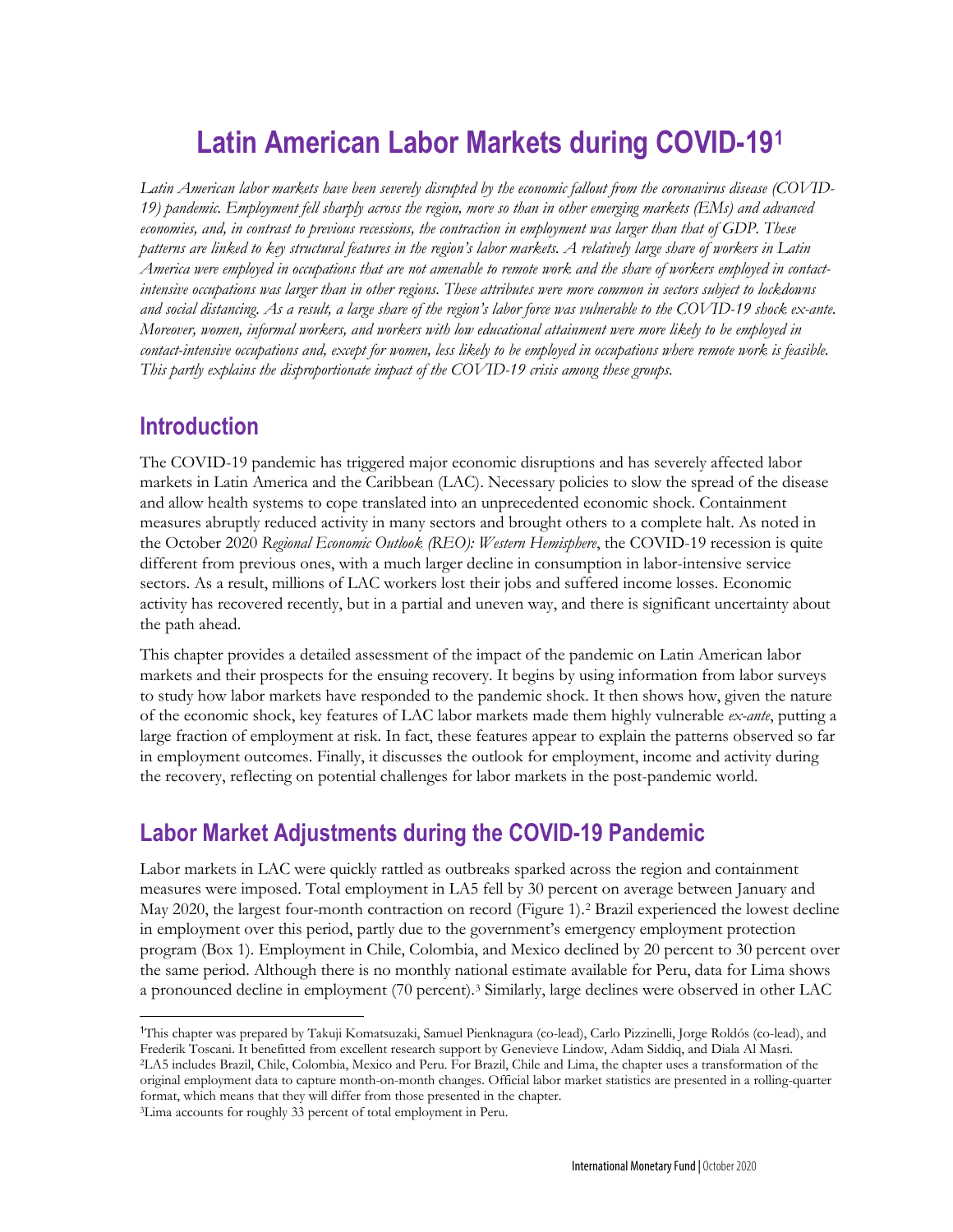countries[4—](#page-1-0)employment fell by 15 percent in Bolivia from February to May and an equivalent contraction was seen in Ecuador from December to May/June. Uruguay experienced a more modest reduction in employment from February to May (6 percent), likely due to the successful control of outbreaks, which has allowed the country to maintain relatively lax containment measures (see IMF 2020a).

Employment bottomed-out in May in all countries except for Brazil. Lower compliance with lockdowns and the gradual reopening of some economies helped employment increase from May to June, but in some countries, employment gains partly reversed in July. Peru (Lima), the hardest hit labor market up to May, experienced the largest month-over-month percentage increase (118 percent). Employment in Chile, Colombia and Mexico grew between 6 percent and 20 percent over the same period. By contrast, employment experienced a further decline in Brazil (one percent). Chile experienced a reversal in employment gains in July. Part of the gains in employment may reflect larger sampling errors by national surveys due to methodological changes since COVID-19 (Annex 1). However, taken together with other high-frequency indicators, it does seem that some labor markets have started to recover—albeit at a slower pace than overall activity (see October 2020 *REO: Western Hemisphere*).

### **Figure 1. Employment Dynamics in LA5 and Comparators**



Sources: Haver Analytics; national authorities; and IMF staff calculations.

Note: Data for Brazil, Chile, and Peru (Lima) have been transformed to reflect monthly employment. Comparator countries include Australia, Austria, Canada, Finland, Germany, Iceland, Italy, Israel, Japan, the Republic of Korea, Kyrgyz Republic, Luxembourg, Malaysia, Montenegro, Romania, Russia, Sweden, Taiwan, and the United States. LAC = Latin America and the Caribbean.

Despite recent gains, employment is still depressed in LA5 and the gap relative to January levels is larger than in other regions. Employment in June was 13 percent to 17 percent lower than its January level in Brazil, Chile, Colombia and Mexico, and 30 percent in Peru. This stands in contrast to other emerging market and advanced economies, where employment was, on average, 1.5 percent below its January level (Figure 1, panel 2). Moreover, unlike previous recessions, employment in the second quarter of 2020 fell more steeply than GDP (Figure 2).

In contrast to advanced economies, where unemployment played a more prominent role, job losses in LA5 resulted mostly in large declines in the labor force. On average, for every 100 workers that lost their jobs between January and June in LA5, 15 reported to be unemployed and 85 reported to be out of the labor force (Figure 3, panel 1). Colombia stands out as the only country where unemployment played a more prominent role. This is in contrast to most advanced countries, where reductions in employment mostly resulted in more unemployed individuals (Figure 3, panel 2).[5](#page-1-1) This contrast may reflect the fact

<span id="page-1-0"></span><sup>4</sup>Most of the chapter focuses on LA5 countries because of the availability of detailed monthly data.

<span id="page-1-1"></span><sup>&</sup>lt;sup>5</sup>In France, the strict lockdown prevented people from looking for work, showing up as large decrease in labor force.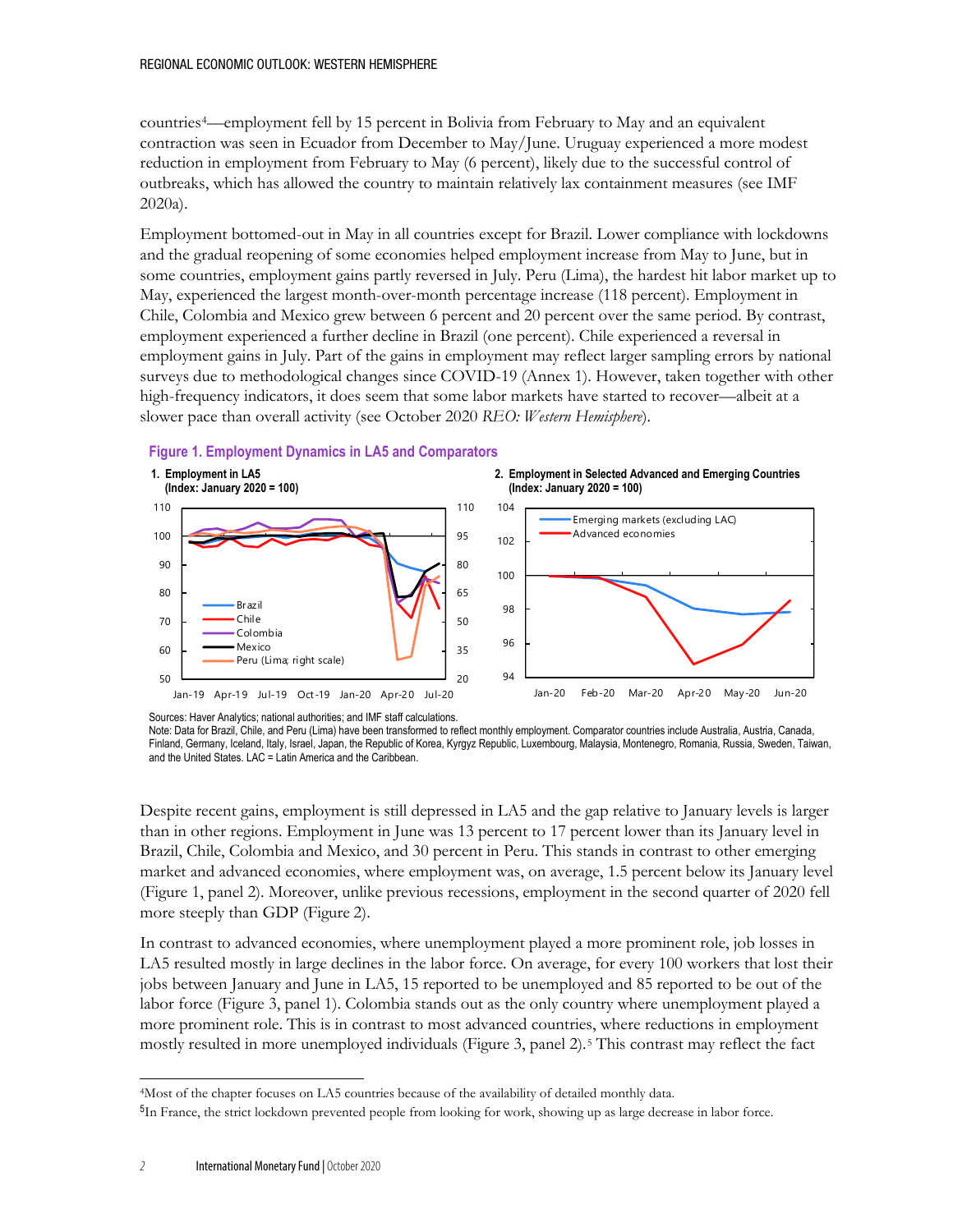that most LA5 countries have less generous unemployment insurance schemes and other employment support programs compared to advanced economies (Box 2), where furloughed workers generally stayed in the labor force to benefit from worker support schemes.





Sources: Haver Analytics; national authorities; and IMF staff calculations. Note: LA4 = Brazil, Chile, Colombia, and Mexico.

#### **Figure 3. How Were Job Losses Absorbed in LA5 and Comparators?**



Sources: Haver Analytics; national authorities; and IMF staff calculations. Note: AEs = advanced economies; LAC = Latin America and the Caribbean.

In addition to the numerous job losses, the average employed worker in LA5 countries experienced a significant reduction in weekly hours worked, another large and unusual margin of adjustment. The reduction in average weekly hours worked from February to June among people employed was largest in Brazil, while Chile had the smallest decline (Figure 4). An implication of the decrease in hours is that the total supply of worker-hours fell more than employment. ILO (2020) estimates that LAC lost the equivalent of 55 million full-time employees in the second quarter when jointly considering job losses and cuts in hours. For comparison,

**2. AEs: Labor Market Adjustment to Falling Employment (Percent contribution to fall in employment; February to June 2020)**



**Figure 4. Reduction in Hours Worked**





Sources: National statistics agencies; and IMF staff calculations.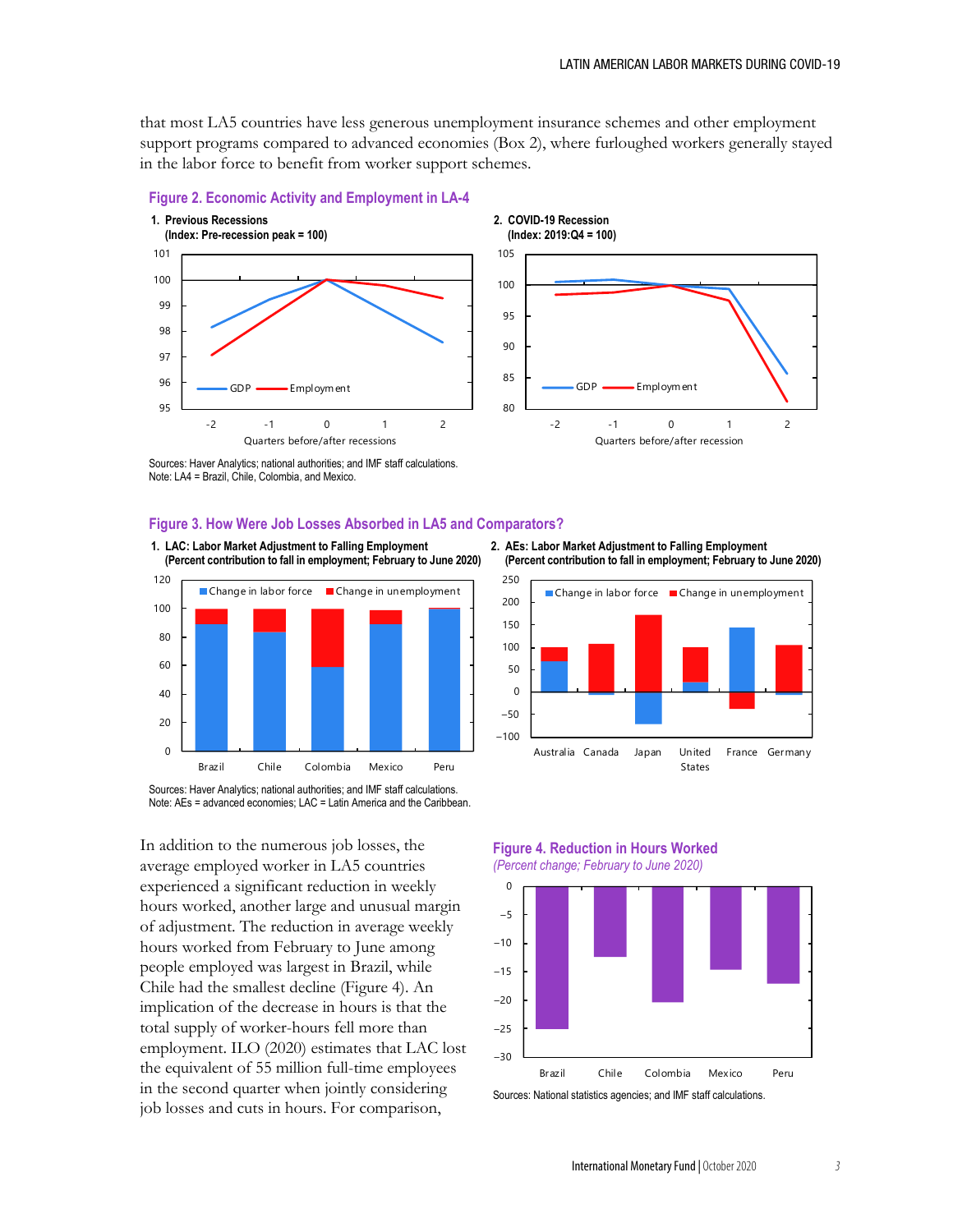Europe and Central Asia and Africa also saw a reduction of 55 million full-time employees in the second quarter, but pre-pandemic employment levels in each region were roughly 30 percent larger than in LAC.

LAC's worse labor market performance compared to other countries is not fortuitous. It is closely related to structural factors that shaped labor markets prior to the pandemic. The next section elaborates on how the unusual nature of the COVID-19 shock, together with these pre-existing factors, made employment in the region particularly vulnerable.

# **Key Factors Affecting Employment Dynamics during COVID-19**

The COVID-19 pandemic triggered an economic shock like no other. Lockdowns and the evolution of the pandemic have weighed on economic activity in LAC by thwarting domestic supply and demand simultaneously through several channels:

- i) Containment policies and social distancing mandates prevented workers in some sectors from participating in productive activities, thus reducing hours worked in the economy.
- ii) Reduced mobility and fear of contagion also hindered demand for contact-intensive sectors, such as hospitality, entertainment, and tourism (October 2020 *World Economic Outlook (WEO*)).
- iii) The direct impacts of the initial supply and demand shocks were amplified by intersectoral linkages.
- iv) The initial supply shock could have led to a larger shock to aggregate demand (Guerrieri et al., 2020).

The intensity with which each channel affects a country's activity and employment is related to key features of the labor market and the economic structure. The impact of the economic shock triggered by lockdowns is less pronounced in countries where workers are employed in occupations that are amenable to remote work. The shock causes more disruption in countries where contact-intensive occupations those that rely on face-to-face interactions either for production or between customers and sellers accounted for a large share of employment and production prior to the pandemic. Finally, in countries with low savings and weak safety nets, the COVID-19 shock can quickly affect aggregate demand as households experience an erosion of their purchasing power.

Due to its economic and labor market structure, LAC appeared more vulnerable to the COVID-19 shock *ex-ante* compared to other regions. First, contact-intensive sectors represent a larger share of GDP than in other countries, and this is magnified by strong intersectoral links—especially in Brazil (see October 2020 *REO: Western Hemisphere*). Contact-intensive sectors also account for a large share of employment in LAC (Figure 5, panel 1). Second, fewer people in LAC work in occupations that can be performed remotely (Figure 5, panel 2). Brazil, Chile, Panama, and Uruguay, are the countries with the highest share of jobs that are teleworkable (approximately 25 percent), while in other countries less than 20 percent of jobs can be performed remotely.[6](#page-3-0) By contrast, in emerging markets in Asia and Europe, the share of teleworkable jobs ranges from slightly below 30 percent to more than 50 percent. Even if telework is possible in some occupations, LAC has lower access to broadband internet, which hampers teleworkability (Garrote Sanchez et al., 2020).

<span id="page-3-0"></span><sup>&</sup>lt;sup>6</sup>The share of teleworkable jobs is calculated in Dingel and Neiman (2020). The authors use the O\*NET survey from the United States and compute a score of how easy it is to perform a job remotely. They then match this score to the ILO's occupation categories and estimate the share of jobs in each country that are teleworkable.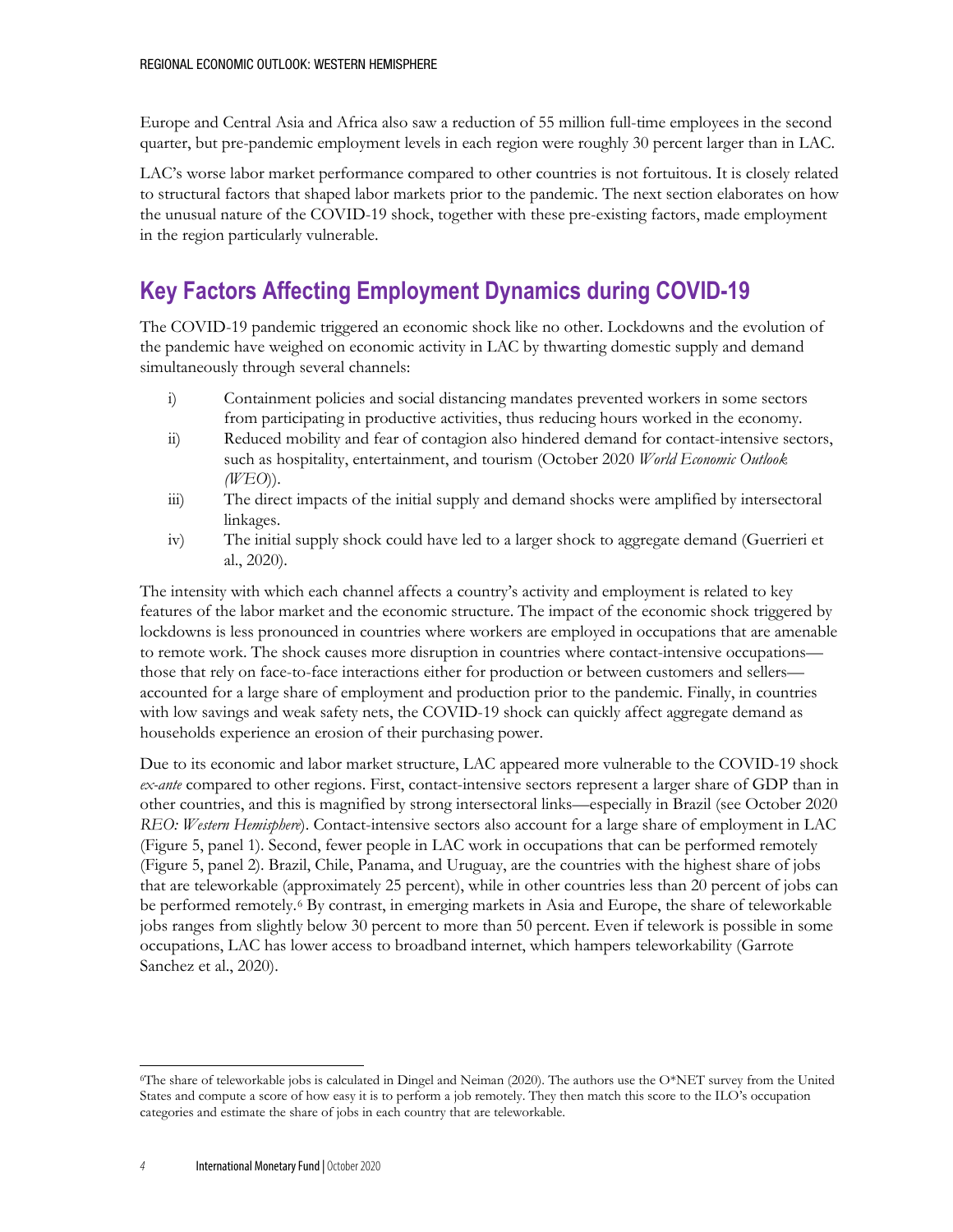

#### **Figure 5. Employment in Contact-Intensive Sectors and Teleworkable Jobs**

Sources: Dingel and Neimann (2020) except for Peru and Colombia; International Labour Organization (ILOSTAT) database; National Labor Surveys and IMF staff calculations.

Note: Data labels use International Organization for Standardization (ISO) country codes. AE = advanced economies; EM = emerging markets; LAC = Latin America and the Caribbean: LIC = low income countries. 1Regional aggregates are simple averages.

General work arrangements also draw a deep dividing line across workers with respect to their vulnerability to the shock. Informal workers, who comprise a large share of LAC's employment, are more likely to be employed in high contact intensity and low teleworkability jobs. Except for Peru, the share of informal workers employed in contact intensive occupations is between 5 and 10 percentage points higher than for formal workers (Figure 6). These differences are more striking when it comes to teleworkability. The share of informal workers with high teleworkability jobs is between 20 and 40 percentage points lower than for formal workers.



#### **Figure 6. Differences in Contact-Intensity and Teleworkability between Formal and Informal Workers**

Sources: Dingel and Neimann (2020); International Labour Organization (ILOSTAT) database; and IMF staff calculations. Note: Teleworkability is based on Dingel and Neiman (2020); high contact intensity occupations are defined as in Leibovici, Santacreu, and Famiglietti (2020).

Importantly, there is a negative correlation between contact intensity and teleworkability across sectors. Sectors like trade, hotels and restaurants, and transport and storage comprise a large share of contactintensive and low-teleworkability occupations, which means that they are more vulnerable to the shock (Figure 7). In contrast, sectors like finance and insurance, real estate, and information and communications have a large share of low-contact intensity and high-teleworkability occupations.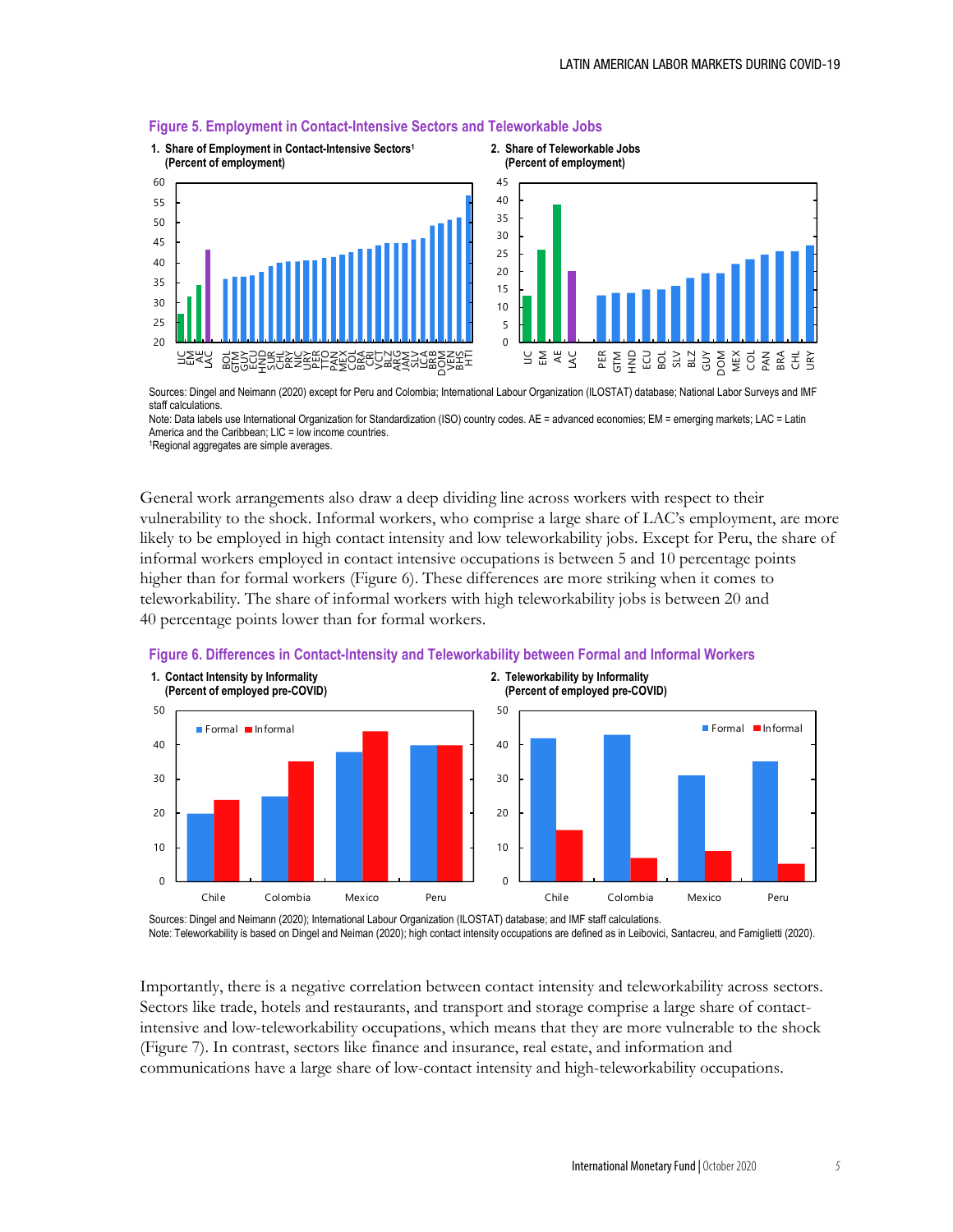This does not imply that sectors with a relatively small share of contact-intensive, low-teleworkability jobs are unaffected by COVID-19. All sectors are exposed to the shock, to varying degrees, through input-output linkages with industries that are directly affected. For example, demand for information and technology (IT) services could be affected by low activity in the retail sector.

# **Putting the Pieces Together: Quantifying the Impact of LAC's Vulnerabilities and the Pandemic on Employment and Value-Added**

#### **Figure 7. Contact Intensity and Teleworkability in Selected Latin American Countries** *(Percent share of employment)*



Sources: National statistics agencies; and IMF staff calculations. Note: Contact-intensive and teleworkable jobs are averages for Colombia, Mexico and Peru.

To quantify the aggregate impact of the features of

LAC's labor markets discussed above on employment and value added during the COVID-19 crisis, this section follows and adapts the framework proposed by Alfaro et al. (2020). It uses information from labor surveys to calculate the probability that an individual currently employed loses her job at different phases of the pandemic/lockdowns. This probability depends on the following factors: (i) a sectorspecific demand shock (due to fear of contagion) and an aggregate demand shock (a Keynesian multiplier), (ii) a sector specific supply shock associated with the state of lockdowns, (iii) the characteristics of a worker's occupation (contact intensity, mitigated by teleworkability), (iv) the impact of lockdowns and demand shocks on upstream sectors (suppliers) and downstream sectors (buyers), and (v) the uneven impact of the lockdown on firms of different sizes.

Using individual job loss probabilities, the framework provides an estimate of the total number of jobs and value added at risk, absent policy support. Employment at risk is simply the sum of all individuals employed prior to the pandemic, weighted by their respective job loss probabilities. Value added at risk is derived from the employment at risk results using sectoral labor intensity.

This framework is used to simulate employment and value added at risk during three distinct phases of the pandemic:

- In the **lockdown phase**, all workers employed in non-essential sectors, including mining, construction, accommodation, most of manufacturing, wholesale and retail trade, transportation, and services, arts and entertainment, are subject to lockdowns. This shock is amplified by inter-industry linkages and mitigated by the degree of teleworkability. Risk to employment also comes from the demand side, as certain sectors face the negative demand shock, most notably in transportation and storage, and accommodation, and food services, but also in wholesale and retail trade, manufacturing, agriculture, and certain services such as arts and entertainment.
- In the **selective reopening phase,** some sectors, most notably manufacturing and construction reopen. In sectors where lockdowns are sufficiently relaxed (50 percent open or more), workers in small firms, with informal jobs or self-employed go back to work with no restrictions. Employment at risk in medium-sized firms is reduced in these sectors, but less so than in small and micro-firms, because they face higher costs of hiring due to their larger share of formal jobs, and/or because some firms have to exit due to cash and credit constraints, as well as due to difficulties operating amid social distancing protocols. For sectors that continue to experience lockdowns in this phase, employment at risk increases since a larger proportion of firms exhaust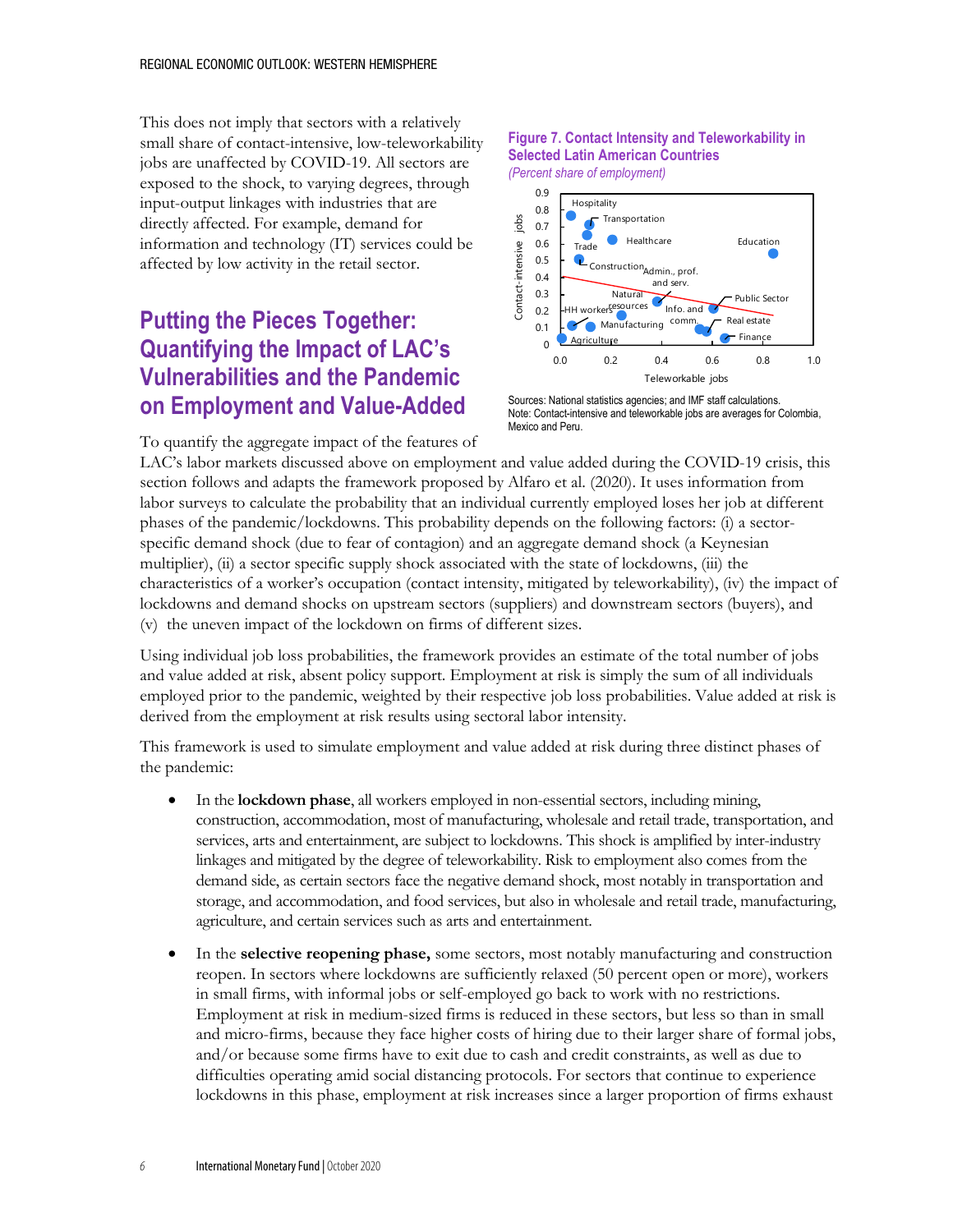their resources as the lockdown is prolonged and therefore need to close. Risk stemming from the demand side is lower than in the lockdown phase by 25 percent, as fear of contagion starts to wane.

• In the **advanced reopening phase**, all employment risk from the supply side disappears for those sectors that had reopened in the partial opening phrase. In other sectors, the supply shock dissipates for self-employed individuals and for workers in small firms and in informal jobs. For medium-sized firms in sectors that just reopened, the reduction in employment at risk is slower because of the prospects of financial stress due to the long lockdown and a large extent of scarring. The demand shock is assumed to subside further in this phase (50 percent lower than in the lockdown phase), as social distancing protocols are internalized by firms and consumers' fear of contagion is dimmed.

The three phases broadly correspond to the second quarter of 2020, the second half of 2020, and near future under the baseline, respectively. However, there are some country-specific differences, depending on the timing of sectoral openings. If COVID-19 cases surge again and the downside risk materializes, it is possible that the countries find themselves back to an earlier phase. For more details on the methodology and calibration of the three phases see Annex 2.

There are some drivers of employment and value added that this framework does not capture. For example, it does not consider the wide range of employment support measures seen in the region, such as Brazil's emergency employment support program, described in Boxes 1 and 4. Therefore, the results in this section may overstate losses, especially in the lockdown phase. In turn, the framework may also overstate the speed of recovery in the supply capacity in the advanced reopening phase. While this framework assumes that workers whose employment is at risk in the lockdown phase can go back to a job in the same sector once the lockdown is over and employers resume operations, in reality there is likely to be permanent damage to certain sectors, forcing costly sectoral reallocation of resources and slowing down the recovery in supply capacity.[7](#page-6-0)

## **Simulation Results**

The results from the simulations show that, once all vulnerability factors and amplification channels are considered, a large share of LA5 employment was *ex-ante* at risk during the lockdown and remains at risk throughout the reopening process. Roughly 75 million workers were at risk during the lockdown phase in LA5 countries, or 43 percent of employment at the beginning of 2020 (Figure 8)<sup>8</sup>. Employment at risk then falls by half in the partial reopening phase (40 million workers) and stays at about 15 million as the lockdowns are fully lifted. Informal workers face larger employment risk during lockdowns, both because of the type of occupations they hold and because of their lack of linkages to large firms with more abundant cash balances and access to credit. However, informal workers are also the largest contributor to the reduction in employment at risk during the reopening phases.

The persistence of employment at risk in the advanced reopening phase is related to two factors: (i) the demand shock, which even if weaker at later phases, is expected to continue affecting sectors directly and indirectly until the pandemic is fully under control, and (ii) because some medium-sized firms face constraints in rebuilding formal jobs even as sectors reopen (i.e., scarring, see October 2020 *WEO*).

<span id="page-6-0"></span><sup>&</sup>lt;sup>7</sup> Operations of certain segments (medium-sized firms who operate in the sector that was still shut down in the selective reopening phase) are still constrained in the advanced opening phase, but they are quantitatively small.

<span id="page-6-1"></span><sup>8</sup>The labor force and employment in LA5 in January 2020 was 203 and 184 million, respectively; see Figure 12 for shares of employment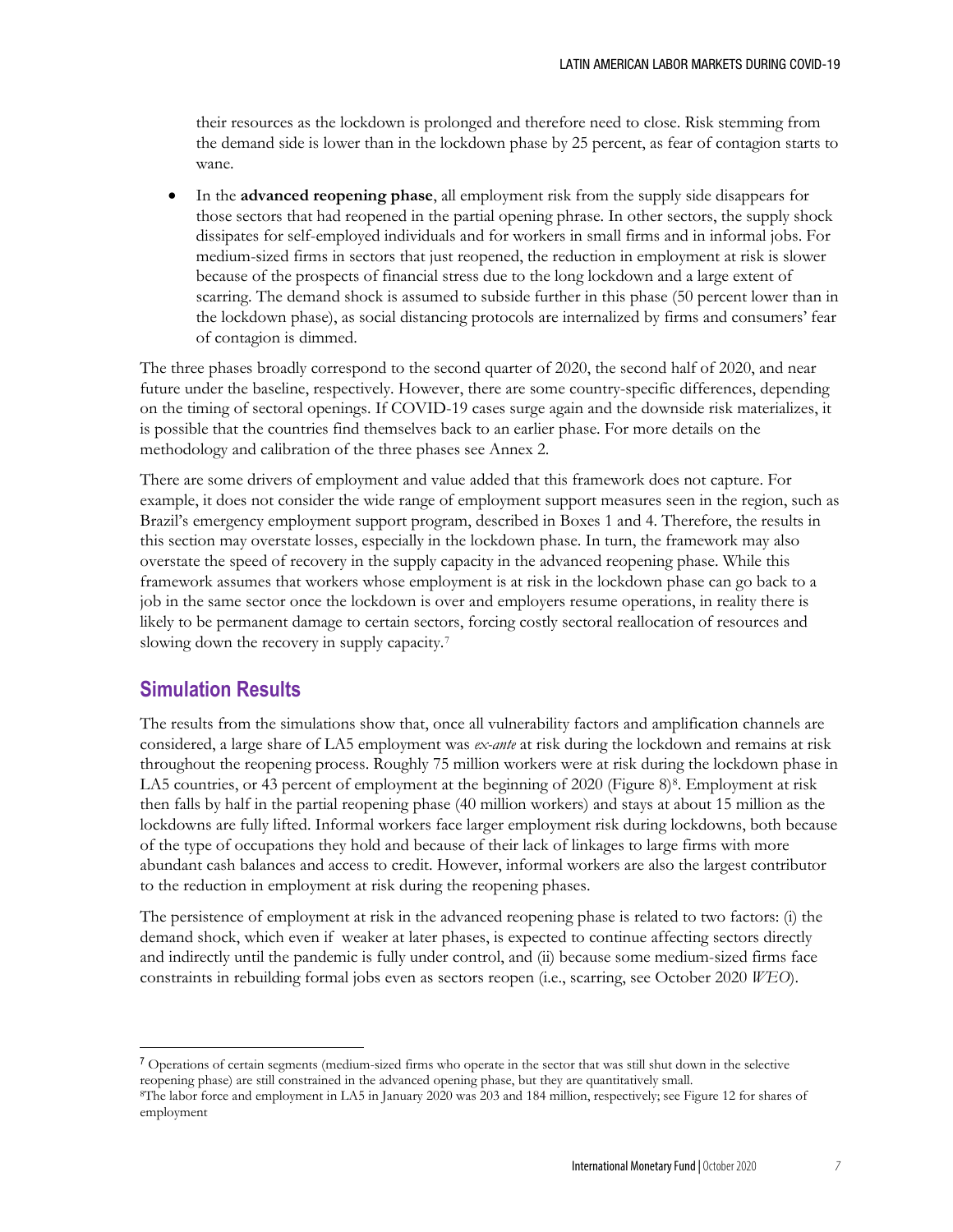



Note: LA5 = Brazil, Chile, Colombia, Mexico, Peru.

The results also highlight the higher vulnerability to the lockdown of employees working in SMEs (Figure 9). In Brazil, Colombia, and Mexico, employment at risk among self-employed individuals and workers in small firms is 3-4 times larger than employment at risk among workers from medium and large firms, while in Chile it is 1.4 times larger (mainly self-employed individuals who have greater vulnerability to lockdowns). In the case of Peru, the differences are significantly larger than in other countries, at around 6.5 times, due to the high incidence of informality among the self-employed and micro-firms. While some of this heterogeneity originates from the assumptions of the exercise,<sup>[9](#page-7-0)</sup> it also

<span id="page-7-0"></span><sup>9</sup>SMEs were more affected in previous pandemics; see IMF 2020b, and evidence for Mexico points in the same direction during the COVID-19 crisis (Box 3).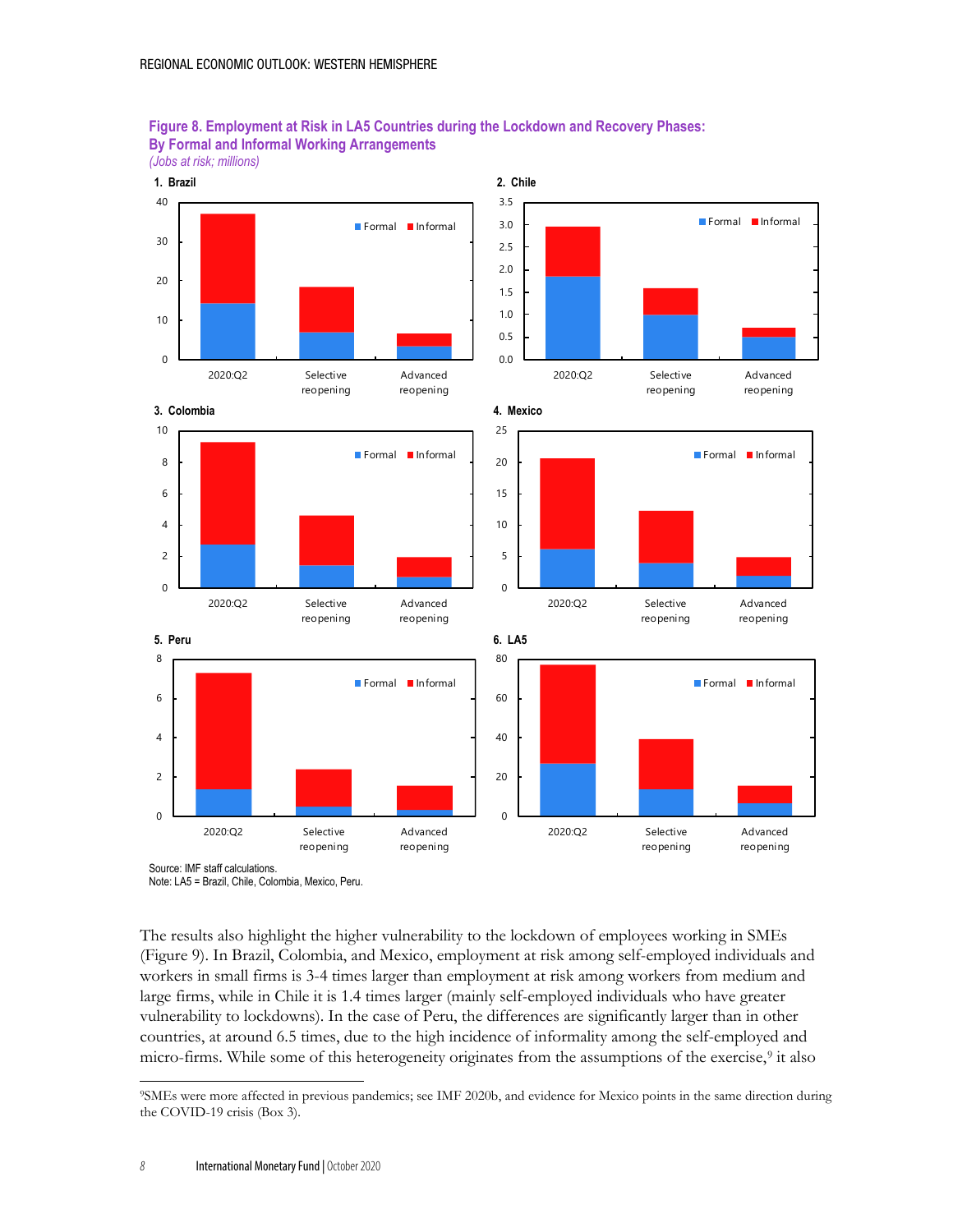responds to differences in the distribution of firm size across sectors. Autonomous workers and small firms (many of which are informal) are assumed to be less capable to withstand a fall in activity without incurring job losses or a full shutdown. But they also work in occupations that are more contact-intensive and less teleworkable.



**Figure 9. Employment at Risk in LA5 Countries during the Lockdown Phase: By Firm Size** *(Jobs at risk; millions)*

Source: IMF staff calculations.

Note: Small firms range between 2 and 10 employees, large firms include those with 100 or more employees for Colombia and Mexico, 200 or more for Chile, and 50 or more for Peru and Brazil. Medium firms are those in the intermediate range. LA5 = Brazil, Chile, Colombia, Mexico, Peru.

As expected, employment at risk is concentrated in sectors directly affected by the pandemic due to depressed demand or because of their inability to operate during the lockdown phase*.* Figure 10 breaks down employment at risk for Colombia by sector (for conciseness; results for other countries are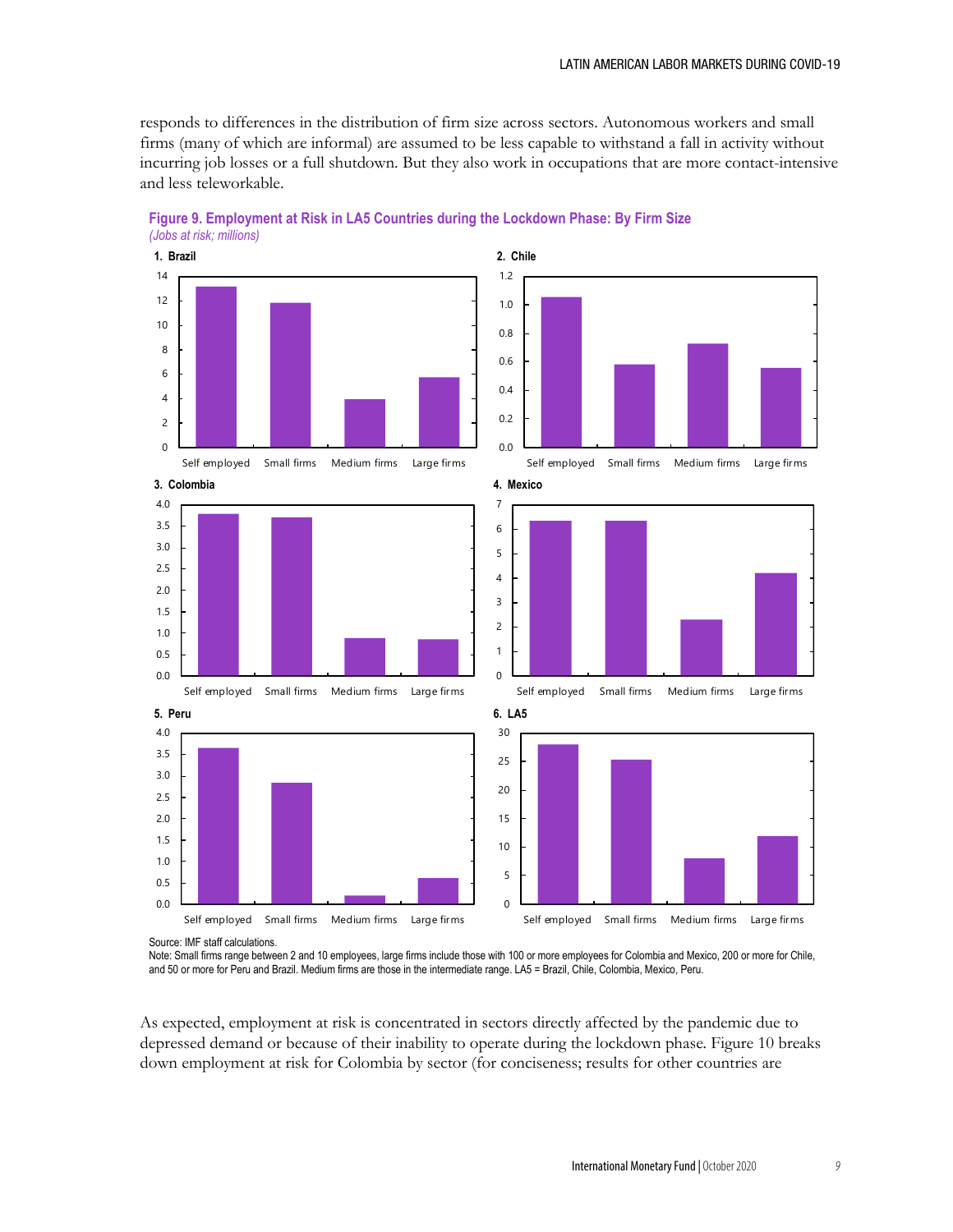presented in Annex 3).[10](#page-9-0) Sectors with low ability to telework and high contact intensity—such as transportation, hospitality (hotels and restaurants), and wholesale and retail trade—face employment at risk of more than 50 percent during the lockdown phase. Meanwhile, sectors that are not directly affected by lockdowns and/or with higher ability to telework –such as finance, real estate, and education—face more limited risk. Even without a direct impact of the lockdown, the demand and supply shocks in other industries spill over to these sectors via downstream and upstream linkages. In the selective reopening phase, the reactivation of some sectors (in the case of Colombia, manufacturing, construction, and part of trade) leads to a reduction of employment risk in most industries. However, employment at risk rises further or stays high in a few sectors (such as transport and hospitality), as the direct impact of the lockdown continues—with more firm closures and associated permanent job losses. Finally, in the advanced reopening phase employment at risk falls across all sectors.



Sources: National authorities; and IMF staff calculations.

The simulation framework also provides insights on the relative contribution of supply and demand shocks and amplification mechanisms. The impact of the supply shock outweighs that of the demand shock in the lockdown phase across LA5 (Figure 11). [11](#page-9-1) Roughly two thirds of employment at risk in LA5 is attributable to lockdowns and their propagation through input-output linkages. The preponderance of the supply shock fades as soon as economies enter the selective reopening phase. Figure 11 also shows that the indirect impact of supply and demand shocks through input-output linkages can increase employment at risk by 30 to 40 percent (the difference between the purple and grey bars).

<span id="page-9-0"></span><sup>10</sup>For all countries, the sectoral definition follows the ISIC Rev. 4 classification, where we grouped together certain sectors for expositional clarity. Mining, water, and energy are grouped under "natural resources", while administrative, professional, scientific, and other services are grouped with arts and entertainment.

<span id="page-9-1"></span><sup>&</sup>lt;sup>11</sup>The assumed functional form for the job loss probability is such that the sum of the supply and demand shock can exceed 1. See Annex 2.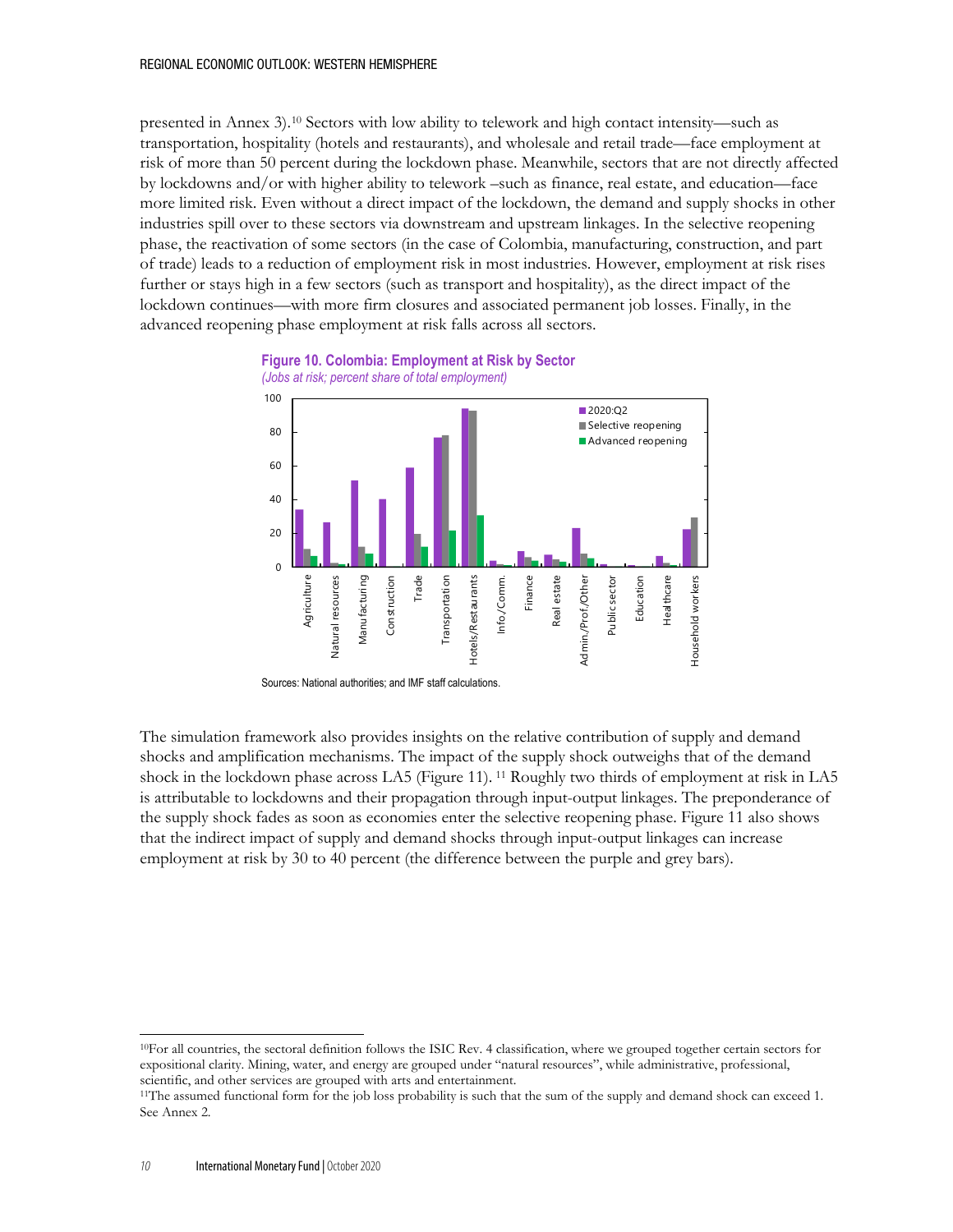

**Figure 11. Contribution of Supply and Demand Shocks and Input-Output Linkages to Employment at Risk** *(Jobs at risk; millions)*

Source: IMF staff calculations. Note: LA5 = Brazil, Chile, Colombia, Mexico, Peru.

Finally, the results show that a relatively large fraction of value added in LA5 is vulnerable to lockdowns, and GDP could remain relatively depressed even in the advanced reopening phase. Using National Accounts data by sector, the simulation exercise can be extended to calculate value added at risk.[12](#page-10-0) Figure 12 shows that between 25 and 35 percent of value added is vulnerable to lockdowns. Value added at risk falls as economies reopen but even in the advanced reopening phase stands above 5 percent.

For all lockdown/reopening phases, employment at risk is significantly larger that value added at risk. This reflects the fact that sectors that are more vulnerable to lockdowns and to depressed demand are more labor intensive compared to those that are less vulnerable. The fact that employment appears to be

<span id="page-10-0"></span><sup>12</sup>The details of this exercise are described in Annex 2.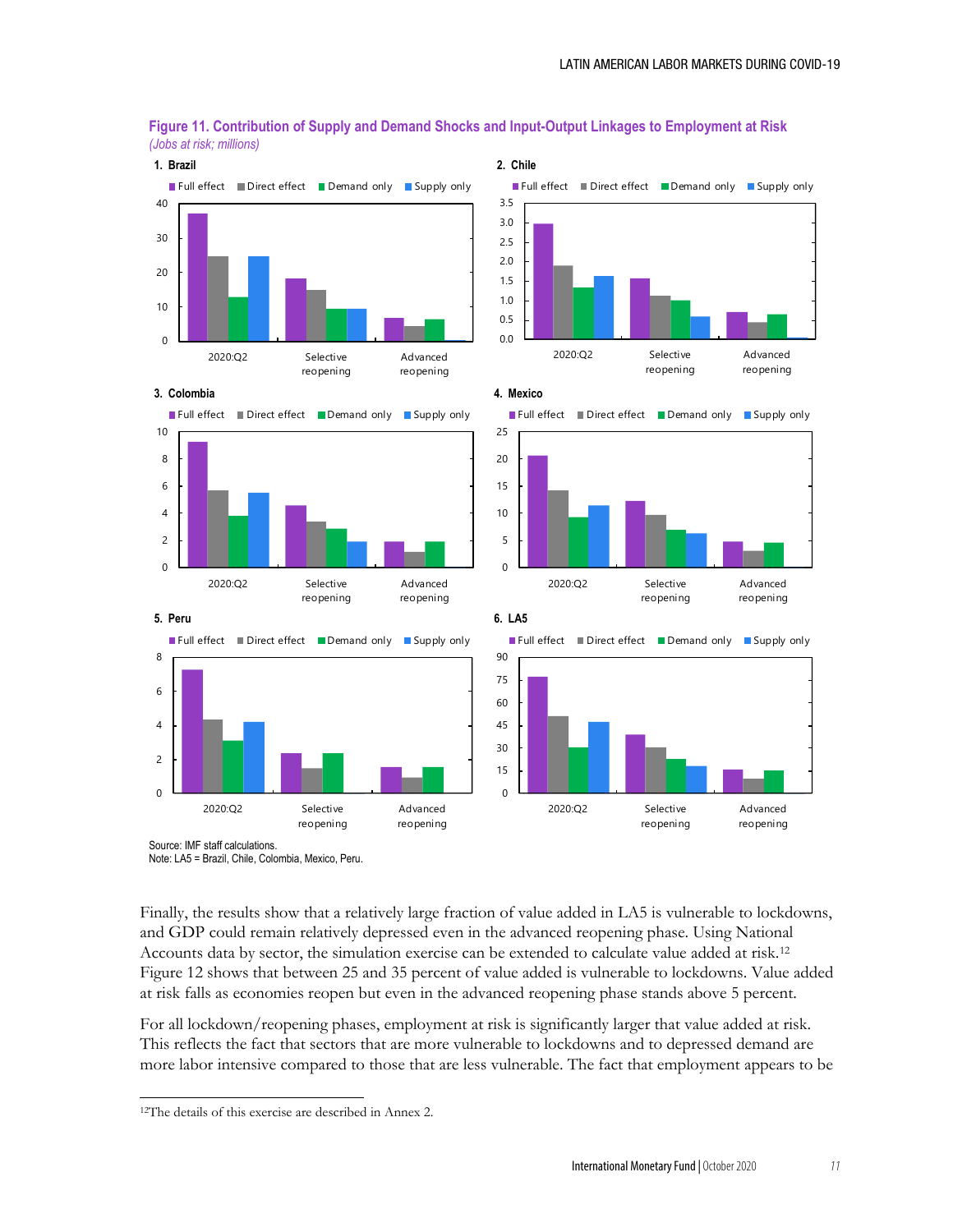more vulnerable than GDP is consistent with the evidence presented in Figure 2. However, employment at risk also falls more sharply than value added at risk after the lockdown due to the early reopening of sectors with higher labor productivity. In the LA5 overall, value added at risk in the early recovery phase is 53 percent of the value added at risk in the lockdown phase, while employment at risk in the same phase is 43 percent compared to the lockdown. In the advanced reopening, value added and employment at risk fall to 24 and 20 percent of the levels from lockdown period, respectively.





*(Percent share)*





Source: IMF staff calculations. Note: LA5 = Brazil, Chile, Colombia, Mexico, Peru.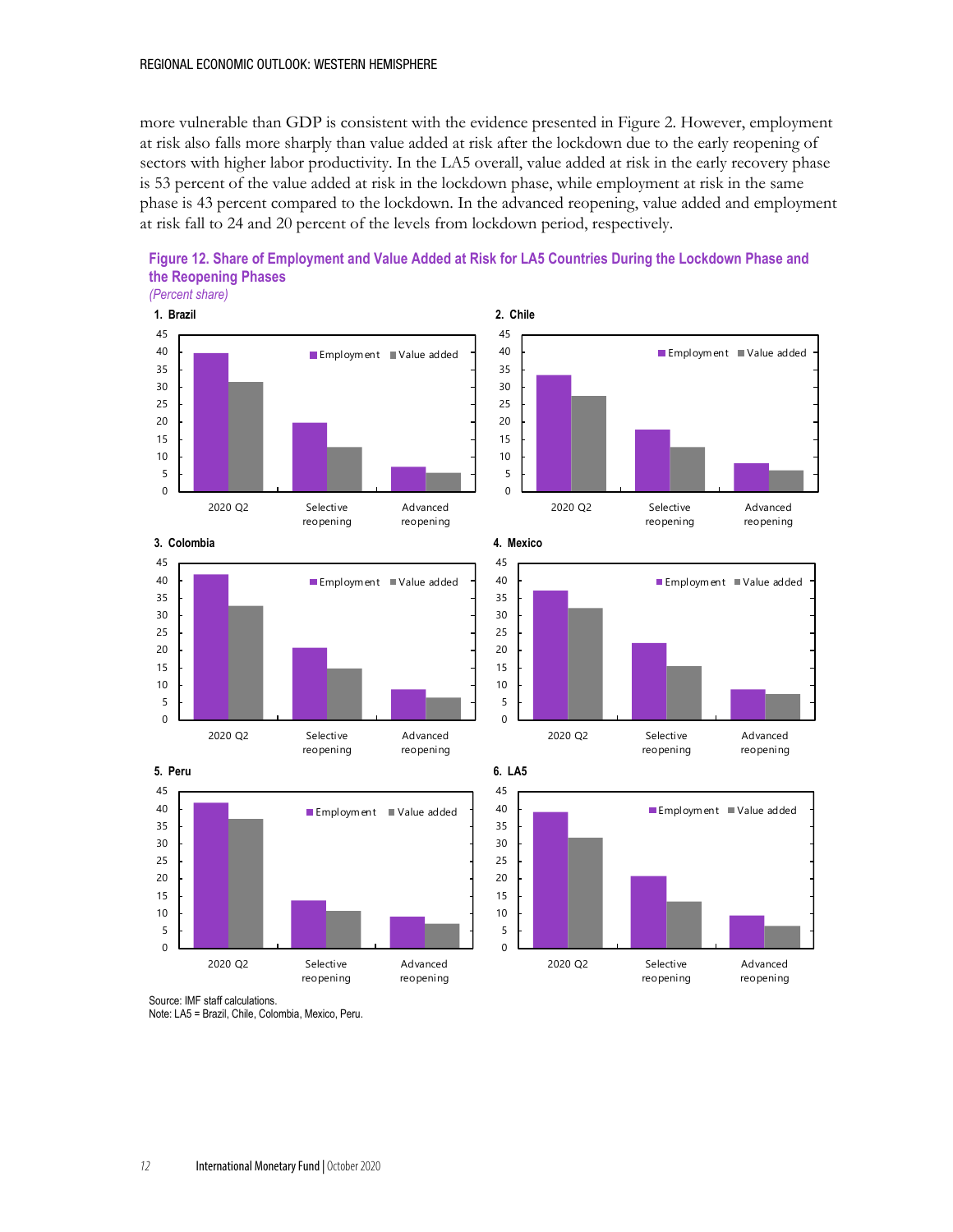## **Contrasting the Model's Predictions with Second Quarter Employment Data**

The simulation results show larger employment at risk during the lockdown phase compared to employment losses registered in LA5 when lockdowns were most stringent, a difference that may be attributable to policies and other adjustment margins beyond layoffs. As documented above, employment shrank by approximately 20-30 percent in LA5, roughly half to two thirds of the decline suggested by the employment at risk simulations. This reflects the fact that the simulations do not account for policy responses that likely mitigated the decline in employment in the lockdown phase, making the employment at risk simulation results an upper bound of actual employment losses. Moreover, employment at risk may also capture workers that experienced reductions in hours. For example, the number of employed individuals in Mexico working 35 hours per week or more fell by approximately 45 percent between May 2019 and May 2020, a decline that is comparable to the share of employment at risk in the second quarter.

However, key predictions of the simulations regarding the exposure to the COVID-19 shock of different groups of workers appear to hold in the data. Informal and self-employed workers were the main drivers of employment losses in LA5 in the second quarter. Employment losses among informal and self-employed workers accounted for close to two thirds of all employment losses between the first and second quarters in Brazil, Chile and Peru (Figure 13). In Mexico they accounted for close to 85 percent.<sup>[13](#page-12-0)</sup> Evidence from Mexico's labor survey also supports the prediction that teleworkability, contact intensity, and firm size play an important role in determining the likelihood that a worker



*(Contribution by type of worker; percent)*



keeps her job and preserves her income during the COVID-19 crisis (Box 3).

The predictions of the simulations also appear to hold in the recovery phase, albeit evidence of this is still scant. In countries that have experienced sustained employment improvements since April (Colombia and Mexico), informal and self-employed workers experienced larger employment gains. This suggests that the recovery in LAC's labor market may see patterns similar to those suggested by the simulations. While the stronger rebound in informal and self-employment jobs could mitigate income losses suffered by households during the pandemic, it may have consequences from both a growth and social standpoint. The recovery may entail lower-paying jobs compared to pre-COVID-19 wages, and thus lower productivity. Additionally, firm closures and layoffs may cause scarring and misallocation, which could affect the pace of the recovery. Both these topics are discussed in more detail in the next two sections.

## **The Unequal Burden of COVID-19**

The costs in terms of employment losses caused by the COVID-19 pandemic have been unevenly distributed across LAC's population. Employment has fallen more steeply for women than for men, a pattern that appears to be associated with women's higher exposure to contact-intensive occupations. This difference is most notable in Brazil, Colombia and Peru, where the decline in female employment

<span id="page-12-0"></span><sup>13</sup>Second quarter employment in Colombia and Mexico is the average employment in April, May and June. In Chile and Brazil, it is the June 3-month rolling average.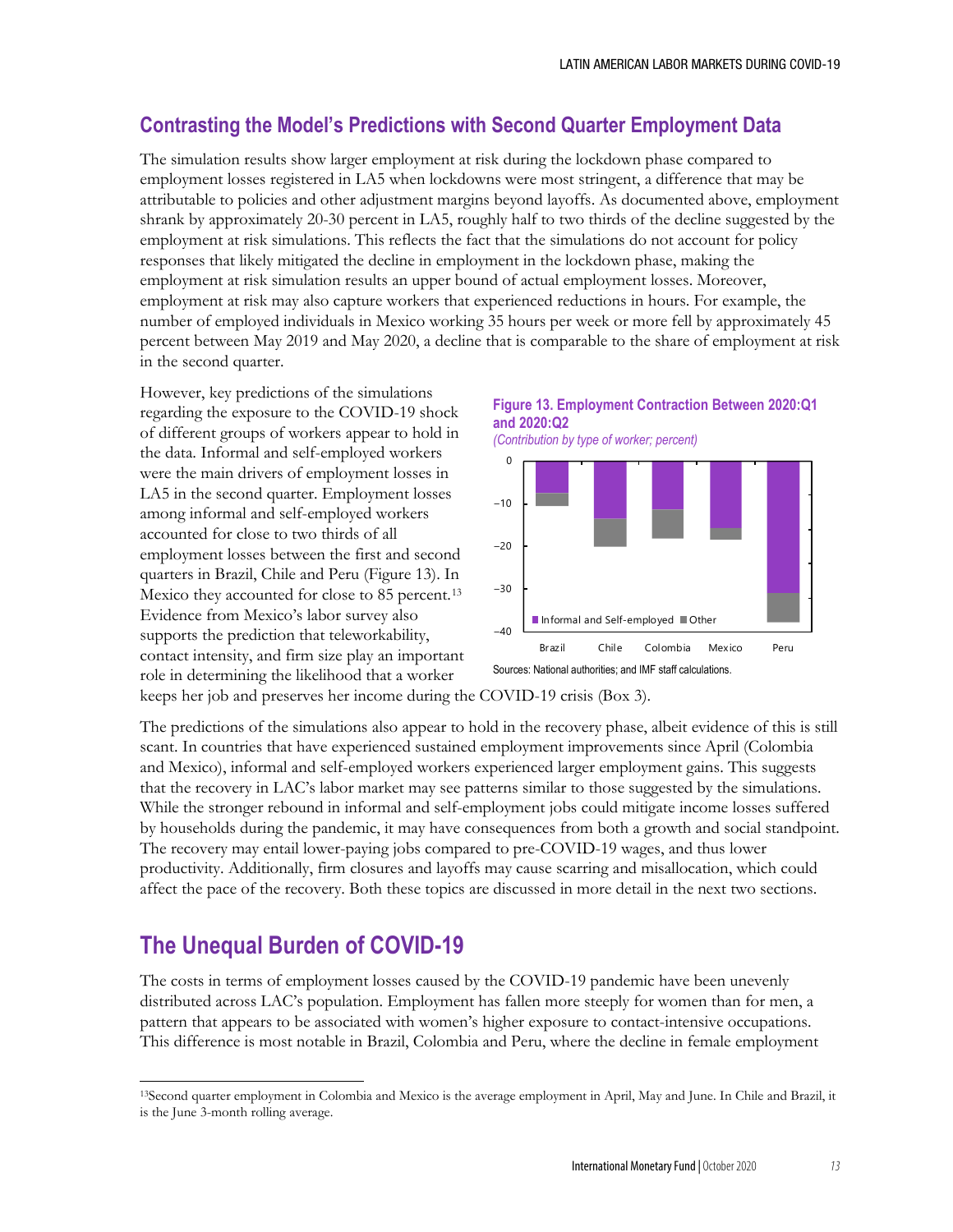from February to June is approximately 5 percentage points larger than male employment (Figure 14, panel 1). Similarly, workers with only primary education, which have a higher propensity to be informal, have experienced a steeper decline in employment compared to those with secondary education in most countries, except for Mexico (Figure 14, panel 2).



### **Figure 14. Employment Changes by Education and Gender** *(February to June 2020; percent)*

Note: For Mexico, changes are June relative to 2020:Q1.

The uneven distribution of employment losses in LAC is also related to differences in the type of occupations of different groups of workers. The share of female workers employed in occupations with high contact intensity is larger than the share of male workers (Figure 15). This is partly compensated by female workers having more teleworkable occupations. The ability to work remotely is clearly an advantage favoring workers with tertiary education, while contact-intensive jobs are more likely among workers with secondary education.

The link between job losses, educational attainment, and informality highlights the regressive nature of the shock, since low educational attainment and informality are more pervasive among poor and vulnerable households (Busso et al., 2020). In fact, Bottan et al. (2020) ran an online survey in a large number of LAC countries and found that job and income losses were more likely among respondents who had lower income pre-COVID-19. Evidence from Mexico's labor survey shows that workers with higher educational attainment had a lower probability of losing their job and of experiencing wage cuts (Box 3). Labor income growth and secular trends in labor force participation, especially among lowskilled workers, were key contributors to the decline in poverty and inequality observed in LAC until 2014 (Messina and Silva, 2018; Balakrishnan et al 2020). Conversely, in absence of policies, the disproportionate impact of the COVID-19 shock on the employment and income of low-income households is expected to exacerbate inequality and increase poverty. In fact, early estimates show that the pure labor market impact of COVID-19 could lead to a total 23 to 30 million "new poor" in Argentina, Brazil, Colombia, and Mexico combined (Lustig et al., 2020; and Table 1).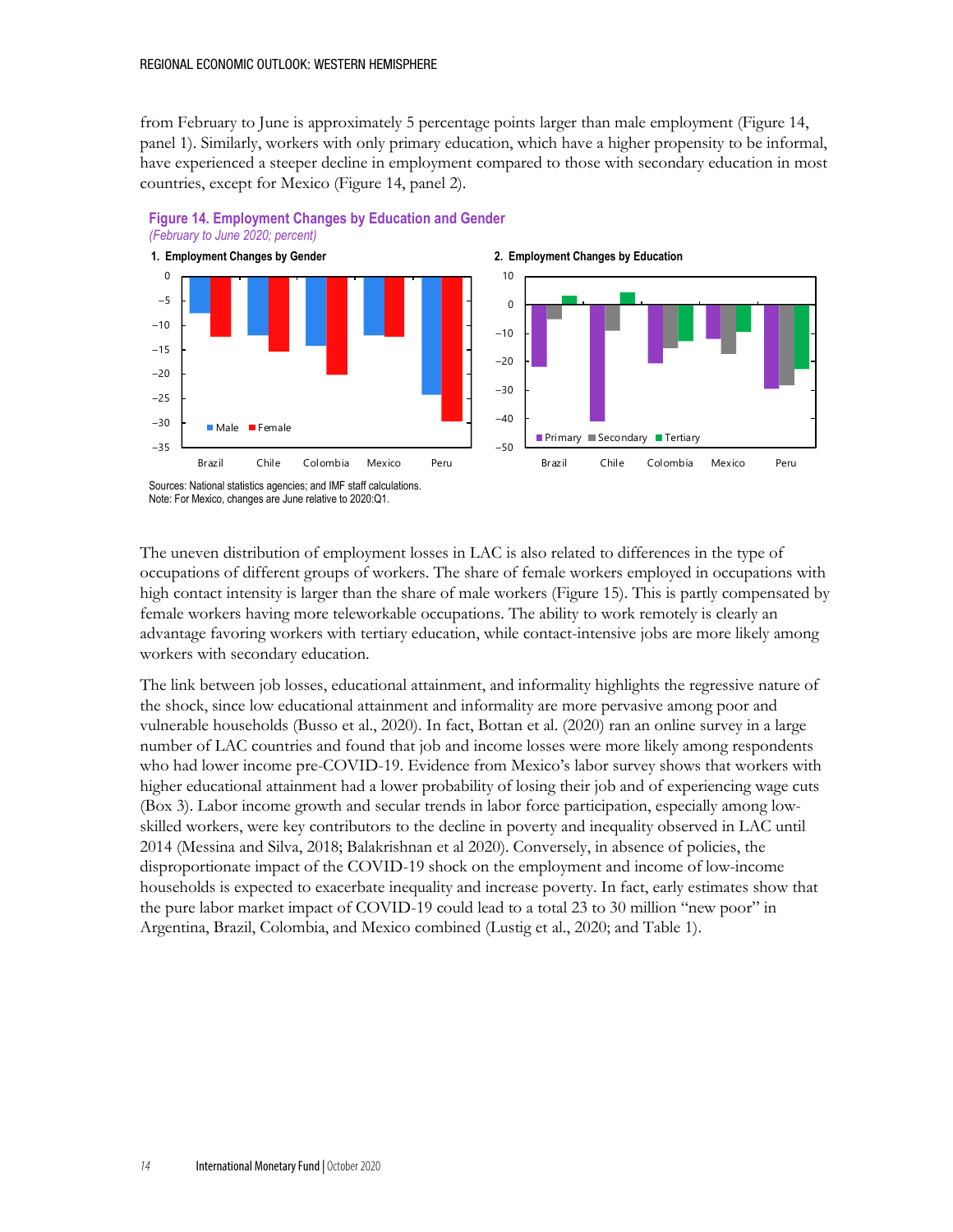

#### **Figure 15. Contact Intensity and Teleworkability by Education and Gender** *(Percent of employed pre-COVID)*

Sources: National statistical agencies; and IMF staff calculations. Note: Teleworkability is based on Dingel and Neiman (2020); high contact intensity occupations are defined as in Leibovici, Santacreu, and Famiglietti (2020).

Large employment protection and social assistance programs in some countries partly offset, and in some cases erased, the distributive impact of the shock, at least in the short run. Lustig et al. (2020) simulate the combined effect on poverty and inequality of the COVID-19 shock and the assistance programs. The authors find that policy support programs in Argentina and Brazil erased most of the increase in poverty due to COVID-19, while in Colombia it mitigated it. Box 4 further documents the buffering effect of Brazil's emergency cash transfer program. However, social indicators may further deteriorate as this costly assistance programs are unwound and if the effects of the shock persist longer than expected. The latter point is further explored in the next section.

|            |  | Table 1. Estimated Impact of COVID-19 on Poverty |  |
|------------|--|--------------------------------------------------|--|
| (Millions) |  |                                                  |  |

|                                                                                                        | Change in Extreme Poverty | Change in Poverty Headcount (below US\$5.50 per capita per day) |                     |              |                      |               |                     |              |                       |              |
|--------------------------------------------------------------------------------------------------------|---------------------------|-----------------------------------------------------------------|---------------------|--------------|----------------------|---------------|---------------------|--------------|-----------------------|--------------|
|                                                                                                        | Headcount (below US\$1.90 |                                                                 |                     | Argentina    |                      | Brazil        |                     | Colombia     |                       | Mexico       |
|                                                                                                        | per capita per day)       |                                                                 |                     | $COVID-19 +$ |                      | $COVID-19 +$  |                     | $COVID-19 +$ |                       | $COVID-19 +$ |
| Source                                                                                                 | LAC                       | LAC                                                             | COVID-19            | Assistance   | COVID-19             | Assistance    | COVID-19            | Assistance   | COVID-19              | Assistance   |
| October 2020 Fiscal Monitor<br>World Bank (June 2020)<br>ECLAC (July 2020)<br>Lustig and others (2020) | 14.7                      | $18 - 35$<br>44                                                 | 1.48<br>$1.4 - 2.0$ | $0.5 - 1.7$  | 6.86<br>$9.3 - 13.9$ | $(0.4) - 5.3$ | 2.66<br>$2.5 - 2.9$ | $2.2 - 2.7$  | 9.21<br>$10.1 - 11.2$ | n.a.         |

Sources: Economic Commission for Latin America and the Caribbean 2020; Lustig et al. 2020; and World Bank 2020.

Note: Each estimate reflects different assumptions about baseline growth rates and the incidence of the crisis along the income distribution. Moreover, estimates are subject to a large degree of uncertainty, depending on pandemic developments, designated poverty thresholds, the growth outlook, and fiscal policy responses. World Bank LAC estimates are relative to the counterfactual poverty headcount without pandemic. World Bank country-specific differences are relative to the 2019 poverty headcount. COVID-19 = coronavirus disease; LAC = Latin America and the Caribbean.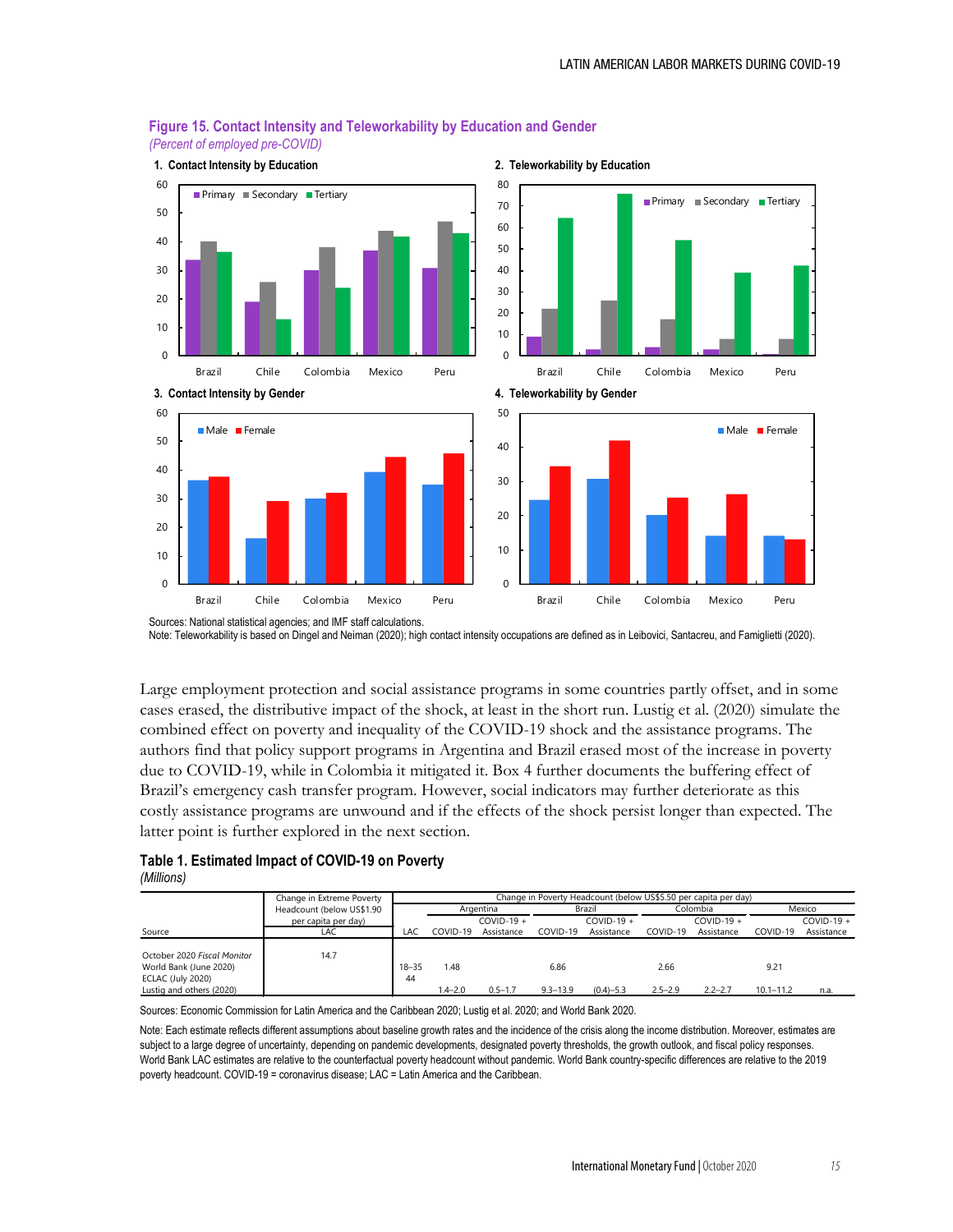# **Implications for the Post-Pandemic LA5 Labor Markets**

While the worst of the contraction in employment may be behind us, large uncertainty remains over the path of the recovery in the coming months. Will employment return to its pre-COVID-19 level? If so, how fast? Or has the shock left permanent scarring in the labor market? Given the unprecedented economic conjuncture presented by the pandemic, it is difficult to reach a definite answer to this question. However, several points concerning both the short- and long-term outlooks are worthy of discussion.

With respect to the short-term outlook, three key factors are:

- How long will the economic constraints associated with the pandemic last? As long as lockdown measures are in place, some industries will not be able to operate at full capacity, thus limiting countries' labor demand. Furthermore, to the extent that some risk of contagion is present, demand will remain depressed in contact-intensive sectors. Therefore, countries' ability to control the virus and fully reopen the economy is a first-order determinant of the speed of recovery in employment and output.
- International spillovers via value chains of production and infection cases in other countries may delay a full recovery even after the outbreak is fully controlled in a country. This is particularly important for countries that heavily depend on exports of goods and services like tourism (October 2020 *REO: Western Hemisphere*).
- Frictions in the search and matching process may slow down job creation even once labor demand has rebounded (Buckman et al., 2020; Kandoussi and Longot, 2020). As discussed above, labor informality in LAC countries may imply a quick recovery in employment at first, followed by slower growth as formal jobs are created with longer lags.[14](#page-15-0) Limiting losses in formal employment during the contraction is thus crucial to prevent a slow-paced recovery.

Over the long run, the COVID-19 shock threatens to permanently scar the labor market. A large body of evidence discusses the long-lasting effects of "conventional" recessions, focusing on hysteresis in business cycle dynamics, structural reallocation, falling investment, and loss of firm-worker matches that imply destruction of valuable on-the-job experience, as reflected in positive tenure premia (Figure 16), and the detriment of long unemployment spells (Cerra et al., 2020; Portes, 2020). All these channels, which are typical of conventional labor market shocks, are also applicable to the COVID-19 shock. Moreover, several other considerations are warranted with regards to the COVID-19 shock:

<span id="page-15-0"></span><sup>14</sup>The October 2019 *REO: Western Hemisphere*, shows that, while informal jobs can be recovered fast, a high degree of informality may actually lower the overall speed of adjustment to macroeconomic and sectoral shocks—perhaps due to lack of skills needed for the new jobs created in fast-recovering sectors.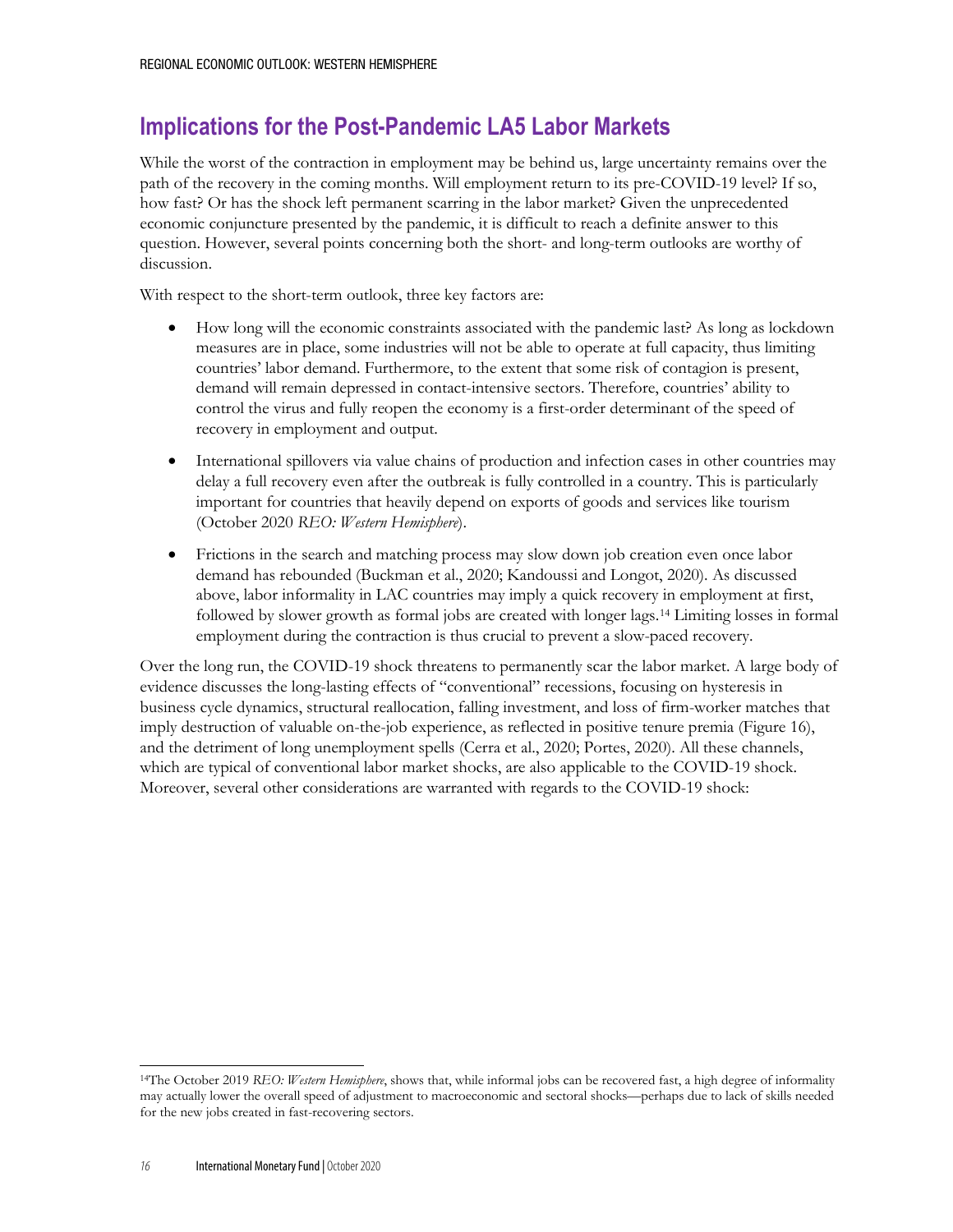• The longer the duration of the lockdown/pandemic, the more likely the losses will become permanent. Evidence from advanced economies shows that the prompt recovery in employment is due to the recall of workers (Jones et al., 2020). However, workers who are temporarily unemployed while maintaining a relation with their employer, or who are employed at zero hours, still face the risk of permanent layoff as firms unable to operate could eventually terminate their contracts. The longer the lockdown, the higher the chances of this risk becoming reality.

#### **Figure 16. Tenure Premium** *(Coefficient)*



Sources: Inter-American Development Bank Harmonized Surveys database; and IMF staff calculations. Note: Bars are the coefficients for log years of tenure from a "Mincer" regression of log hourly wages. Additional controls include education, gender, age, and sector fixed effects.

- Historically, recoveries spur permanent replacement of jobs by automation (Cores et al., 2020; Jaimovic and Siu, 2020). Technological advancements constantly increase the number of jobs that are replaceable by machines at progressively lower costs. Additionally, protracted lockdowns or possible new outbreaks might limit the ability of certain jobs that are automatable to be performed in person. In LAC countries, where a high share of jobs is routine-intensive, the potential loss of jobs is large, and particularly so for women (Beylis et al., 2020; Brussevich et al., 2019). However, the process of job automation in emerging markets has been slower than in advanced economies so far, as low wages, informality, and scarcity of advanced technical skills limit the returns from investing in labor-saving skill-complementary technology. Furthermore, some of the hardest-hit industries are not easily automatable, such as hospitality, trade, and construction. Finally, the high macroeconomic uncertainty brought about by the pandemic increases the risks of investing in expensive machinery compared to the ability to easily adjust employment.
- Labor force participation may fall persistently as more housework is needed. Many studies show that women have borne the bulk of the burden of the additional house- and family-related activities during the pandemic, such as taking care of children and the elderly (Andrew et al., 2020; Del Boca et al., 2020; Kalenkoski et al., 2020). Especially the possible closure of in-person schooling will require an increase in childcare duties for many women. The potential fall in female labor force participation is a particularly relevant risk for LAC countries, where entrance of females into the labor force has been a key driver of employment growth in recent decades (Busso and Romero Fonseca, 2015).

The analysis in this chapter has several implications for labor markets and sectoral policies in the wake of the pandemic. While governments in Latin America should aim to foster a speedy recovery in the short term, they must also target their efforts to supporting inclusive and sustainable growth over longer horizons. Four important structural aspects to consider in the context of stimulus policies in the recovery are: favoring the creation of formal jobs, strengthening workers' safety nets, leveling the playing field for female workers, and promoting a "green recovery."

Although the quick rebound in informal jobs in LA5 countries is supporting employment growth, it may also pose risks to the region's much needed progress towards formality. Many workers who were displaced from formal jobs during the lockdown, unable to find better employment, may be joining the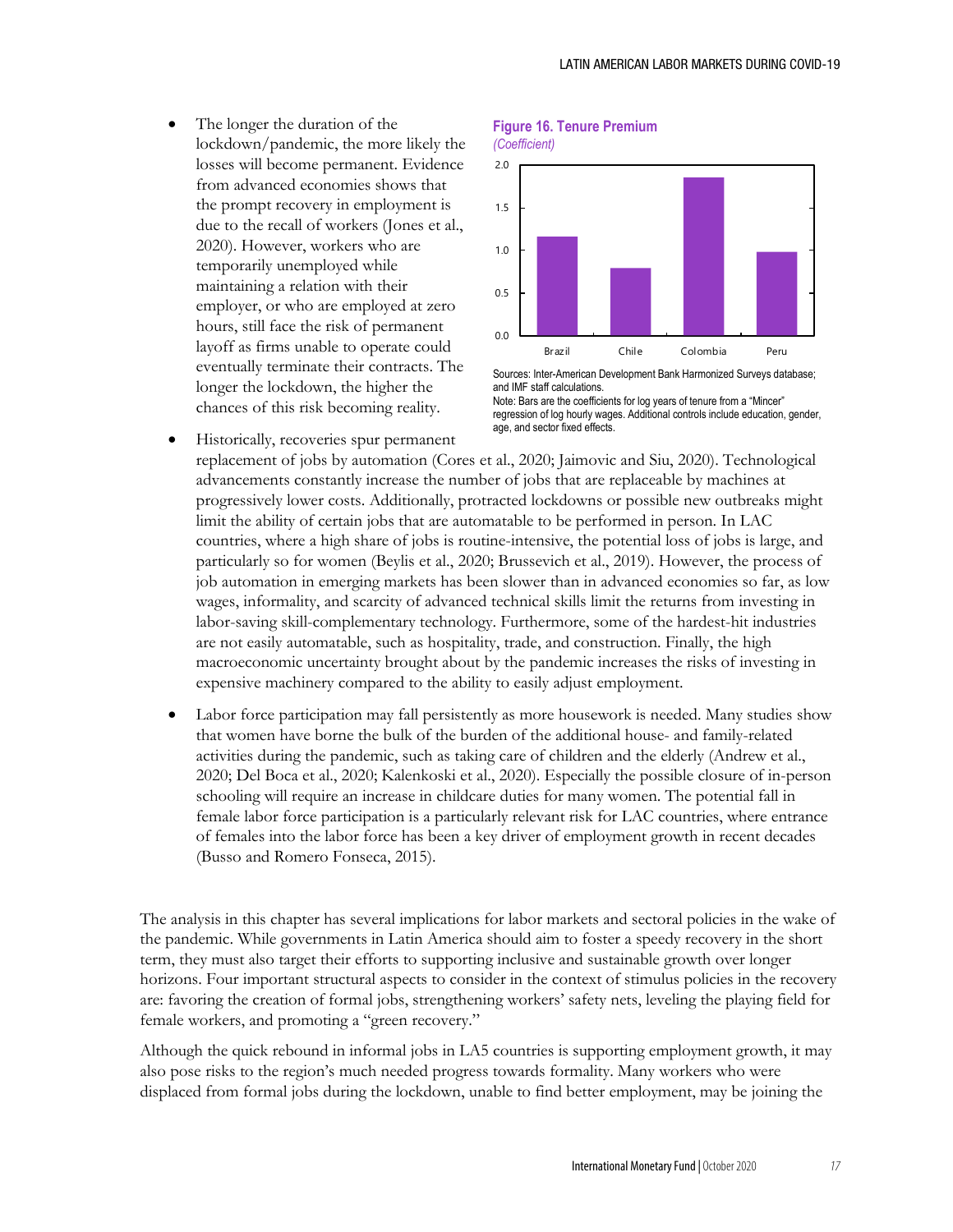files of informal employment for a prolonged period. Policies such as those discussed in the *October 2019 REO: Western Hemisphere* can be fine-tuned to each country's current reopening phases to simultaneously promote formality and foster short-term growth.

As discussed in this chapter, women and workers with low educational attainment have been most exposed to the disruption caused by COVID-19. The potential reallocation of resources across sectors during the recovery phase also threatens to leave these vulnerable groups behind. Strengthening the safety nets remains crucial to protect informal workers and vulnerable households (IMF 2020c). Throughout this transition, policymakers must find ways to extend the effective coverage of their unemployment insurance (UI) schemes, which is low in many countries in the region, to provide workers with greater buffers if their jobs are eliminated as the structure of the economy shifts. As noted by Beylis et al. (2020), COVID-19 is likely to accelerate the rise of service provision via digital platforms, which poses both challenges and opportunities for employment safety nets in LAC. On the one hand, the flexible work arrangements involved in these services -often referred to as the "gig economy"- do not fit into the parameters of formal wage employment required by traditional UI systems. On the other hand, digital platforms make more economic activity and labor earnings visible to authorities. Hence, an adapted and modernized regulatory framework may help extend the coverage of social protection systems to workers involved in these activities.

While women on average have suffered the largest adverse impact from the COVID-19 shock in Latin America, their increasing participation in the labor force has been a key driver of growth in the past decades. An inclusive and strong recovery also hinges on further removing barriers to entry in the labor market for women. Furthermore, several studies point to women's comparative advantage in high-skill abstract task-intensive sectors and in service-oriented industries (Petrongolo and Ngai, 2017; Bhalotra and Fernández, 2018). Policies to remove distortions in these sectors would therefore increase incentives for women to acquire human capital and enter the labor force.

Finally, the COVID-19 recession creates an opportunity to introduce policies to facilitate resource reallocation towards low-carbon activities and incentivize energy efficiency, including through carbon taxes (October 2020 *WEO, Chapter 3*). The costs of these policies are also likely to be smaller in the presence of a large informal sector, as the carbon tax lowers the relative distortion between the formal and informal sectors, leading to a welfare-enhancing expansion of the formal sector (Bento et al., 2018). Nevertheless, the resource reallocation will involve unequal impacts among the population. Policies to support job transitions and targeted cash transfers to protect poorer households should also be considered, financed perhaps by the carbon tax revenues.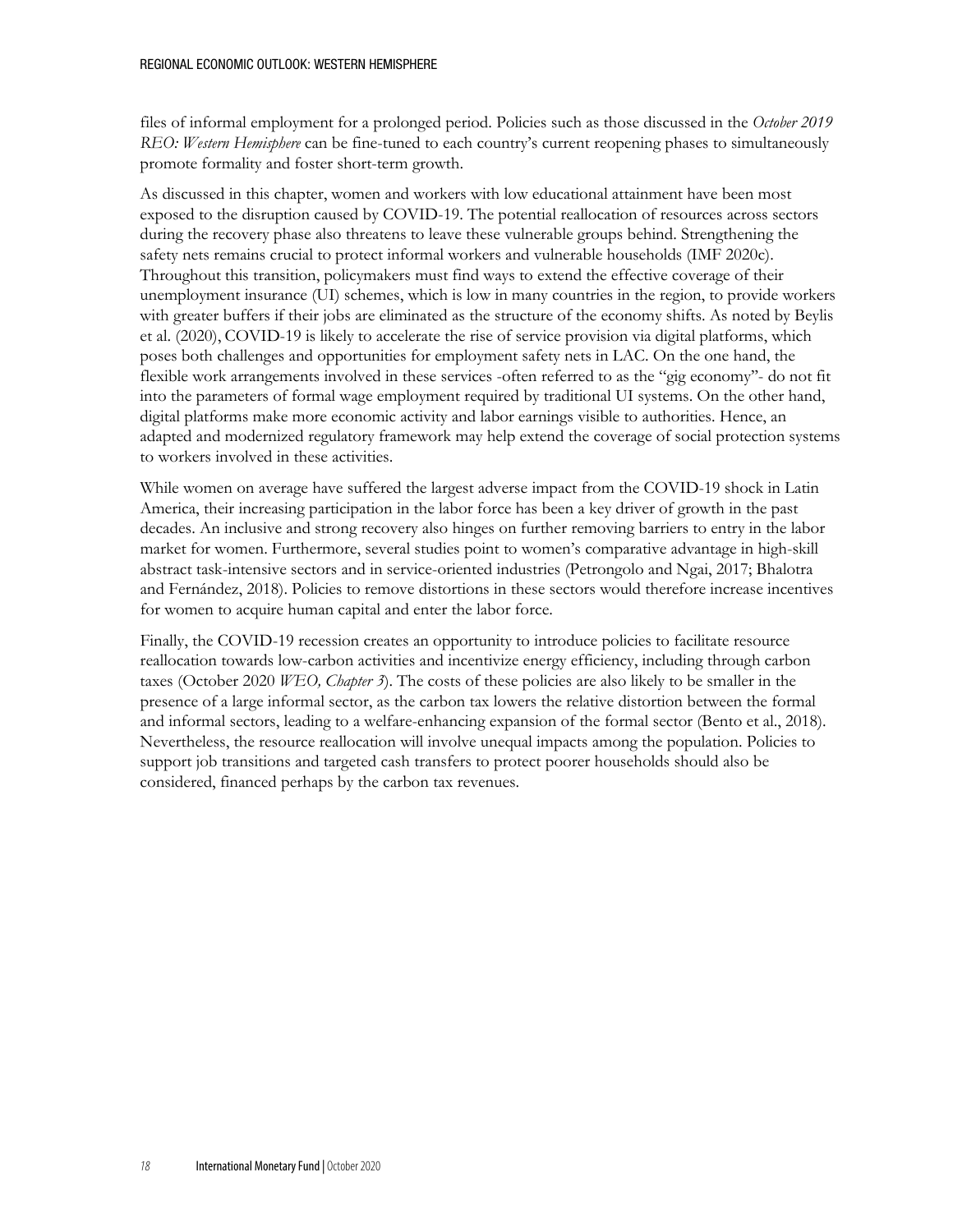### **Box 1. Employment Protection Programs against COVID-19 in Latin America**

Many Latin American countries introduced employment protection programs in the face of the unprecedented COVID-19 crisis. Wage subsidies and loans to support employment retention were common (Argentina, Brazil, Chile, Colombia, Mexico, Peru) under certain criteria, such as firm size, loss of sales, and wage level. Unemployment insurance was also expanded in some countries (Argentina, Chile, Colombia) to help workers stay in the labor force and preserve their livelihood.

Brazil's wage subsidy program stands out for its prominence in protecting employment. It was targeted at saving formal private sector jobs during the peak of the crisis. The program, which has a budget allocation of 0.7 percent of GDP, allows for a subsidized reduction in working hours or suspension of work contracts for up to 6 months (suspension is fully subsidized for small firms). According to official figures, as of early July, over 9.1 million workers have benefited from the scheme, roughly half through a reduction in hours and half from a complete suspension. Overall, around 10 percent of all jobs in Brazil and more than 25 percent of all formal private sector jobs have benefited from the program.

## **Box Figure 1.1. Workers Covered by the Emergency Employment Protection Scheme**



Sources: Instituto Brasileiro de Geografia e Estatística; and IMF staff calculations.

This box was prepared by Diala Al Masri and Frederik Toscani.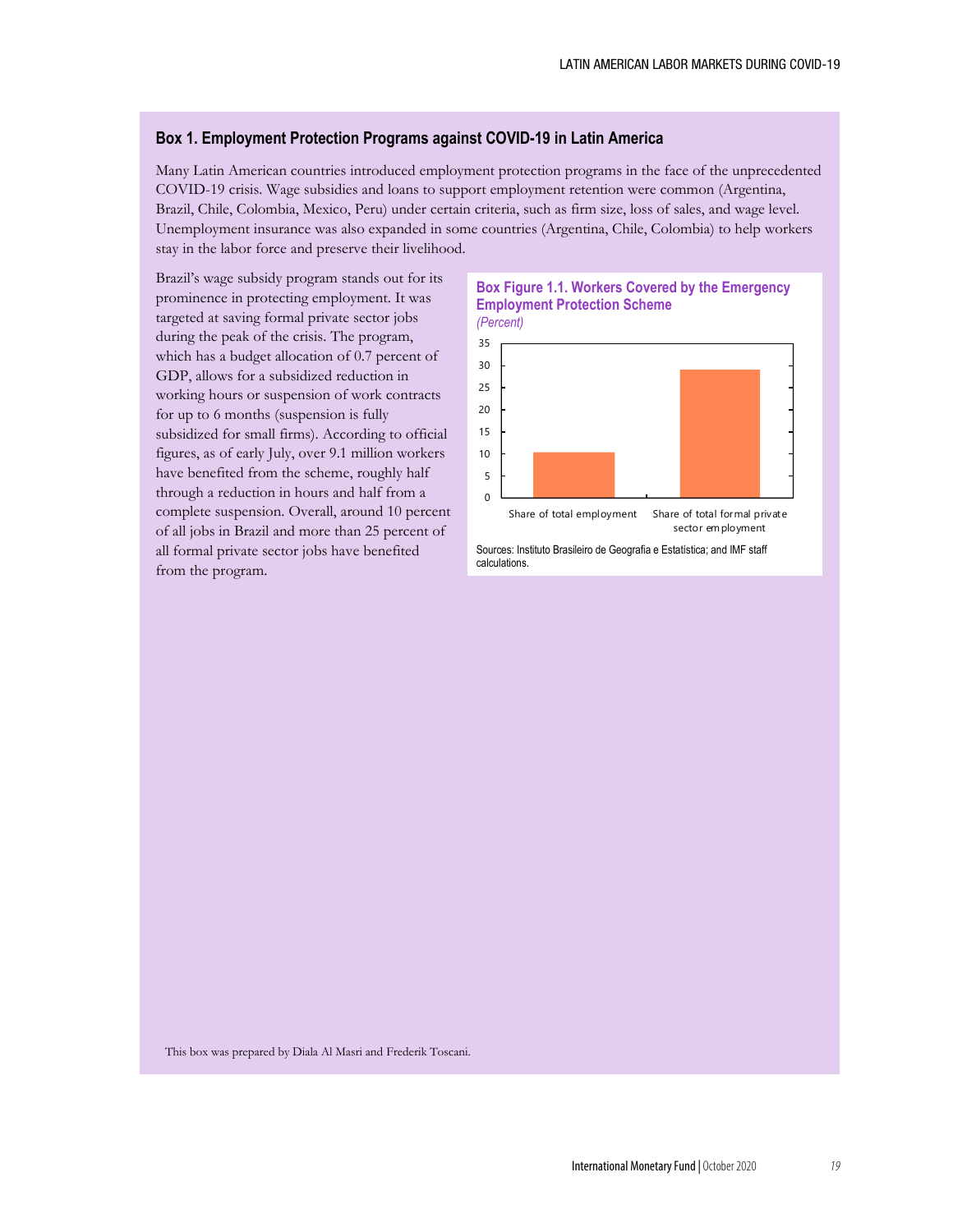## **Box 2. A Comparative View at Unemployment Insurance Schemes in LA5 Countries before and during COVID-19**

Amongst the LA5 countries, only Brazil, Chile, and Colombia had traditional unemployment insurance (UI) programs prior to the pandemic. The structure and terms of these programs (Box Table 2.3) are similar to those of advanced economies such as the US and Canada but slightly less generous than those of some European countries like France and Germany. In most cases only private sector employees are eligible for coverage, which requires a minimum contribution period of about one year and is only triggered by involuntary job losses. Although the sums disbursed may depend on the worker's contribution history and socioeconomic situation, average replacement rates in Brazil and Chile are comparable to those of the US and Canada (around 50 percent) and France and Germany (around 60 percent). While Brazil has a maximum duration of payments of only 5 months, Chile and Colombia's durations of 1 year and 6 months, respectively, are comparable to those of Canada and the US. Meanwhile, in France benefits can last up to 2 years for most workers, and even longer for older workers.

Despite the general comparability of the UI schemes with those of advanced economies, in Brazil and Colombia the effective coverage of the programs is very low. The fraction of unemployed workers who receive UI are 4 and 5 percent, respectively, which is much lower than the 26 percent of the US and the 40 percent of Canada and France. Only Chile, with a 46 percent coverage ratio, is comparable. Informality in work arrangements is likely behind the low coverage of UI schemes in Latin America, as informal employees and self-employed workers most often do not contribute to the scheme.

UI benefits are in many cases conditional on being enrolled in training programs or demonstrating active efforts to look for a new job, as in the case of Colombia and the US. Low eligibility for UI therefore implies limited incentives for active job search, especially in a period of extremely constrained labor demand like the COVID-19 pandemic. Consequently, since active job search is a requirement to fulfill the definition of unemployment for most national statistical offices, in Latin American a high portion of newly displaced workers may be classified as out of the labor force during the pandemic. Beyond the purely semantic difference, this tendency reflects the fact that, lacking access to UI, there is little effective difference between being unemployed or out of the labor force from a worker's viewpoint.

Both the US and Canada expanded their UI schemes during the pandemic. Through the Coronavirus Aid, Relief, and Economic Security Act, the US government provided states with federal funding to extend the total amount of weeks workers can receive UI, introduced a further Pandemic Unemployment Insurance (PUA) for those who exhausted their UI period and a USD 600 per week Pandemic Unemployment Compensation Payment (PUCP) to top up benefits until end-July. The Canadian government temporarily replaced the usual Employment Insurance (EI) program with the Canada Emergency Response Benefit (CERB), which provides EI-eligible workers with weekly payments of CAD 500 for 28 weeks. Meanwhile, it expanded the safety net by introducing the Canada Recovery Benefit (CRB) for jobless self-employed individuals and those ineligible for the CERB, consisting of CAD 400 weekly payments for 6 months.

In Europe, pre-existing job retention schemes such as *Kurzarbeit* in Germany and the *Activité Partielle* in France were scaled up and extended in coverage (OECD, 2020). Under these schemes, furloughed employees preserve their contract (and matches) with the employer but take a wage cut, and the government pays a fraction or the entirety of the cost to the employers. Meanwhile, workers whose hours are reduced receive partial compensation for the lost wage by the government. These arrangements that channel the support through firms make it easier to reach out to workers in distress and avoid costly destructions of worker-firm matches.

This box was prepared by Carlo Pizzinelli.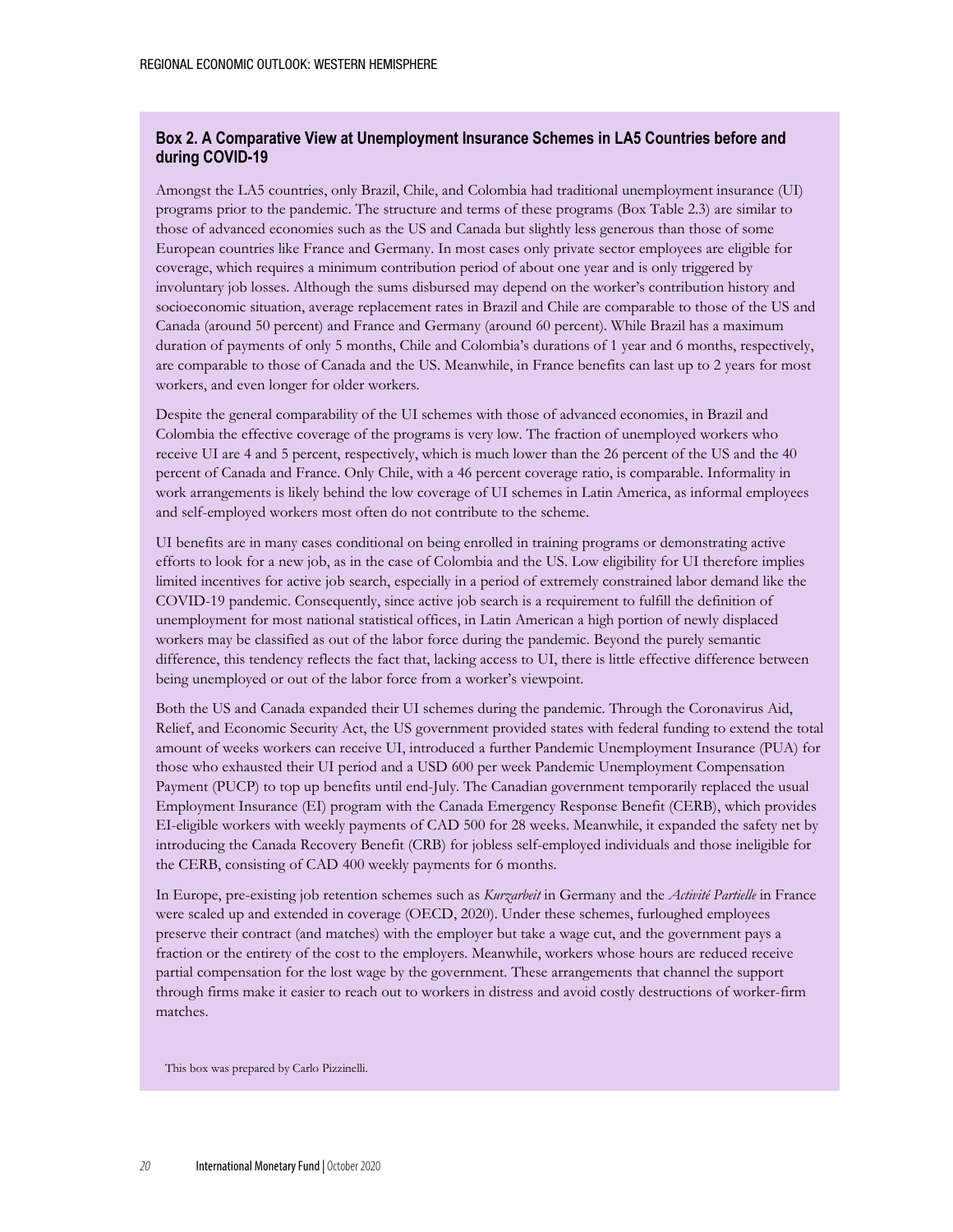### **Box 2** *(continued)*

Latin American countries also responded to the pandemic through new labor income support measures. The programs introduced in Brazil are featured in greater detail in Boxes 1 and 4. Through the *Ley de Protección del Empleo*, the Chilean government allowed formal workers to draw on their personal UI accounts with very low eligibility requirements if their work was suspended or reduced in hours due to COVID-19. Colombia, through the *Mecanismo de Protección del Cesante*, allowed jobless workers to access extra emergency income besides their UI equal to two months of minimum salary (approximately USD 475 in total).

### **Box Table 2.1. Comparison of Unemployment Insurance Schemes in Brazil, Chile, and Colombia before the COVID-19 Pandemic**

| Country  | <b>Eligibility</b>                                                                                             | <b>Minimum Contribution</b>                                                                                        | <b>Other Conditions</b>                                                        | <b>Duration</b>                                         | Replacement<br>Rate                                                | <b>Effective</b><br>Coverage: %<br><b>Unemployed</b><br>Receiving |
|----------|----------------------------------------------------------------------------------------------------------------|--------------------------------------------------------------------------------------------------------------------|--------------------------------------------------------------------------------|---------------------------------------------------------|--------------------------------------------------------------------|-------------------------------------------------------------------|
| Brazil   | Private sector<br>employees                                                                                    | 12 months in last 19<br>months for 1st time<br>unemployed.                                                         | Layoff is<br>involuntary;<br>excludes<br>misconduct and<br>resignation         | 3 to 5<br>months<br>(based on<br>prior work<br>history) | 80% to 50%                                                         | 4%                                                                |
| Chile    | UISA: Private<br>sector<br>employees.                                                                          | 12 months for<br>permanent contracts, 6<br>for temporary                                                           | Involuntary<br>unemployment                                                    | 1 year                                                  | 70% - 30%                                                          | 46%                                                               |
| Colombia | Mandatory for<br>employed<br>persons.<br>Voluntary for<br>self-employed<br>and employees<br>with low<br>income | Enrollment in a family<br>allowance fund for at<br>least 1 year (2 years for<br>self-employed) in last 3<br>years. | UI: Registration with<br>an employment<br>service, participate<br>in training. | 6 months                                                | Lump-sum of 1<br>month of salary for<br>each year of<br>employment | 5%                                                                |

Sources: Morgandi et al. (forthcoming) for Brazil, Chile, and Colombia.

Note: For Chile, the table covers the post-2002 UI individual savings account scheme. UI = unemployment insurance.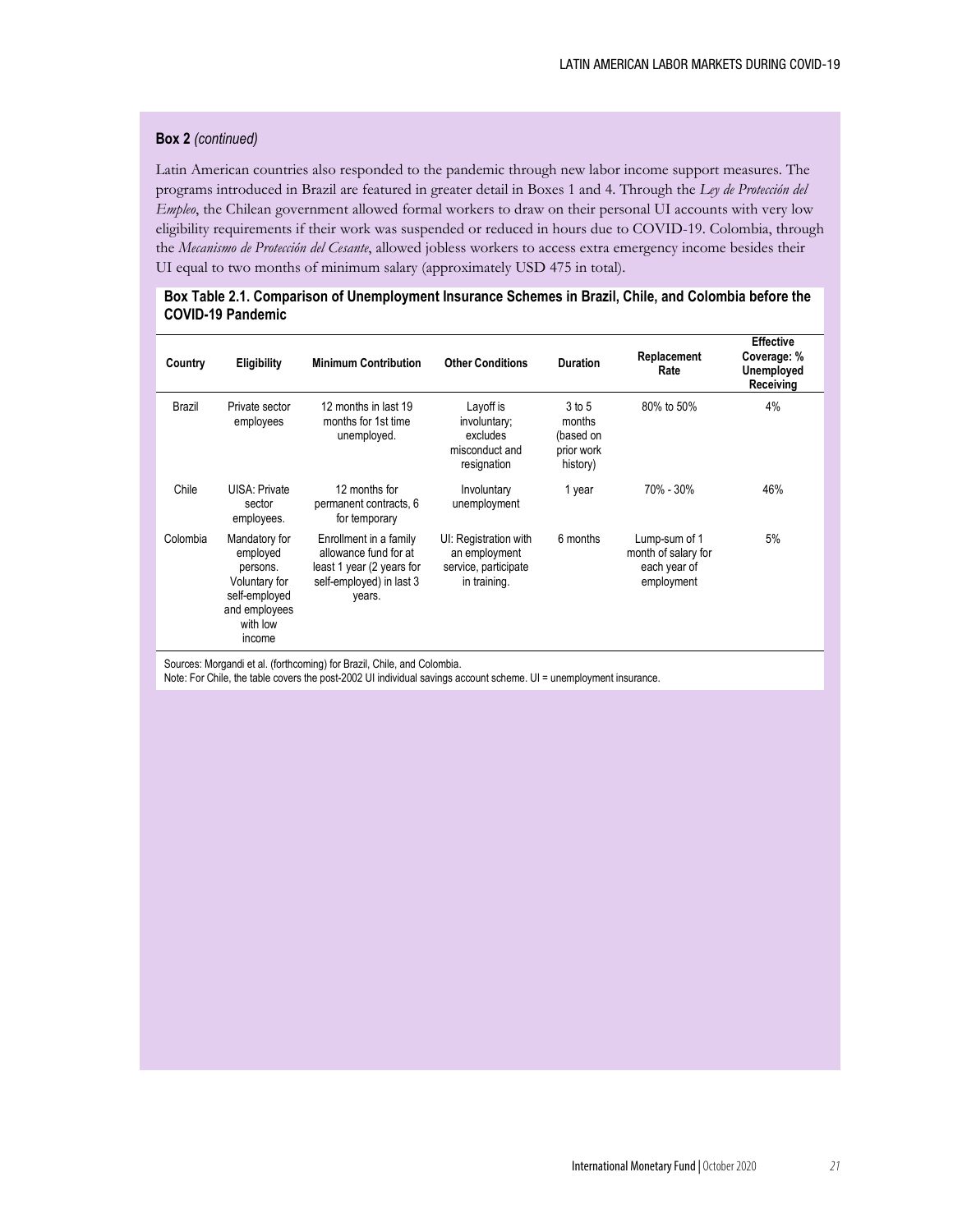## **Box 3. The Role of Teleworkability, Contact-Intensity and Firm Size in Determining Workers' Employment Risk: Evidence from Mexico's Labor Survey**

The COVID-19 shock affected Latin American workers though several margins. Some workers experienced reductions in their hourly wage. Others experienced reductions in hours worked and, as a result, in their labor income. Some lost their jobs altogether.

To study the factors affecting these margins this Box presents the results from panel regressions using Mexico's ETOE labor monthly survey. This survey ran from April through June and follows workers who were originally interviewed in the regular March survey. The structure of the survey allows to study the likelihood of workers transitioning through different states. In particular, the analysis focuses on the determinants of three outcomes: i) experiencing a full employment spell (that is, being employed in March, April, May, and June), ii) experiencing a reduction in hours relative to March, iii) experiencing a reduction in hourly labor income relative to March. The econometric analysis controls for several individual characteristics observed in the March survey—age, gender, educational attainment, type of occupation (teleworkable or contact-intensive), sector of employment, and firm size.

The results show that a larger firm size increases the chance of a worker experiencing a full employment spell and reduces the chance of experiencing reductions in hours (Box Table 3.1, Columns (1)-(2) and (5)-(6)). The results for hourly wages are not statistically significant. A worker's occupation is also an important determinant of employment spells and changes in hours and wages. All else equal, workers in contact-intensive occupations are less likely to experience a full employment spell and more likely to suffer hours and wage cuts. Conversely, workers in teleworkable occupations are more likely to experience a full employment spell and less likely to experience reductions in hours and wages.

Finally, the results highlight the unequal burden of the crisis along gender and skill lines. All else equal, women are less likely to experience employment losses and more likely to suffer reductions in hours and income. The same result holds for workers with primary and secondary educational attainment.

|                                       | (1)          | (2)                                           | (3)                                   | (4)                                   | (5)                                                     | (6)                                                     |
|---------------------------------------|--------------|-----------------------------------------------|---------------------------------------|---------------------------------------|---------------------------------------------------------|---------------------------------------------------------|
| Variables                             | through June | Employed March Employed March<br>through June | Reduction in<br>income since<br>March | Reduction in<br>income since<br>March | <b>Reduced Hours</b><br>in June<br>compared to<br>March | <b>Reduced Hours</b><br>in June<br>compared to<br>March |
|                                       |              |                                               |                                       |                                       |                                                         |                                                         |
| Male                                  | $0.111***$   | $0.124***$                                    | $-0.0442***$                          | $-0.0509***$                          | $-0.0505***$                                            | $-0.0534***$                                            |
|                                       | (0.0101)     | (0.0101)                                      | (0.0104)                              | (0.0105)                              | (0.00996)                                               | (0.0101)                                                |
| Tertiary education                    | $0.140***$   | $0.0972***$                                   | $-0.0770***$                          | $-0.0545***$                          | $-0.0461***$                                            | $-0.0357***$                                            |
|                                       | (0.0104)     | (0.0112)                                      | (0.0108)                              | (0.0117)                              | (0.0103)                                                | (0.0111)                                                |
| Employed by a mid-sized firm in March | $0.174***$   | $0.171***$                                    | 0.000560                              | 0.000888                              | $-0.0556***$                                            | $-0.0563***$                                            |
|                                       | (0.0161)     | (0.0160)                                      | (0.0167)                              | (0.0167)                              | (0.0159)                                                | (0.0159)                                                |
| Employed by a large firm in March     | $0.213***$   | $0.215***$                                    | $-0.0114$                             | $-0.0165$                             | $-0.0950***$                                            | $-0.101***$                                             |
|                                       | (0.0173)     | (0.0171)                                      | (0.0179)                              | (0.0178)                              | (0.0171)                                                | (0.0170)                                                |
| 25-40 years                           | $0.173***$   | $0.163***$                                    | $-0.0552***$                          | $-0.0501***$                          | $-0.0261*$                                              | $-0.0239$                                               |
|                                       | (0.0157)     | (0.0156)                                      | (0.0162)                              | (0.0163)                              | (0.0155)                                                | (0.0155)                                                |
| 40-55 years                           | $0.179***$   | $0.167***$                                    | $-0.0599***$                          | $-0.0538***$                          | $-0.0215$                                               | $-0.0190$                                               |
|                                       | (0.0160)     | (0.0160)                                      | (0.0166)                              | (0.0166)                              | (0.0158)                                                | (0.0159)                                                |
| Over 55 years                         | $-0.00753$   | $-0.0221$                                     | $-0.0334*$                            | $-0.0262$                             | $0.0979***$                                             | $0.101***$                                              |
|                                       | (0.0181)     | (0.0180)                                      | (0.0187)                              | (0.0188)                              | (0.0179)                                                | (0.0179)                                                |
| Contact-intensive job in March        | $-0.0187*$   |                                               | $0.0322***$                           |                                       | $0.0322***$                                             |                                                         |
|                                       | (0.0101)     |                                               | (0.0105)                              |                                       | (0.0100)                                                |                                                         |
| Teleworkable job in March             |              | $0.126***$                                    |                                       | $-0.0671***$                          |                                                         | $-0.0322**$                                             |
|                                       |              | (0.0127)                                      |                                       | (0.0132)                              |                                                         | (0.0126)                                                |
| Constant                              | $0.263***$   | $0.247***$                                    | $0.683***$                            | $0.702***$                            | $0.714***$                                              | $0.731***$                                              |
|                                       | (0.0165)     | (0.0157)                                      | (0.0171)                              | (0.0163)                              | (0.0163)                                                | (0.0156)                                                |
| Observations                          | 8,946        | 8,946                                         | 8,946                                 | 8,946                                 | 8,946                                                   | 8,946                                                   |
| R-squared                             | 0.101        | 0.110                                         | 0.011                                 | 0.013                                 | 0.024                                                   | 0.024                                                   |

#### **Box Table 3.1. Determinants of Employment, Hours Worked and Wages during COVID-19**

Sources: IMF staff calculations.

Note: Standard errors in parentheses. \*\*\* p<0.01, \*\* p<0.05, \* p<0.1.

This box was prepared by Samuel Pienknagura.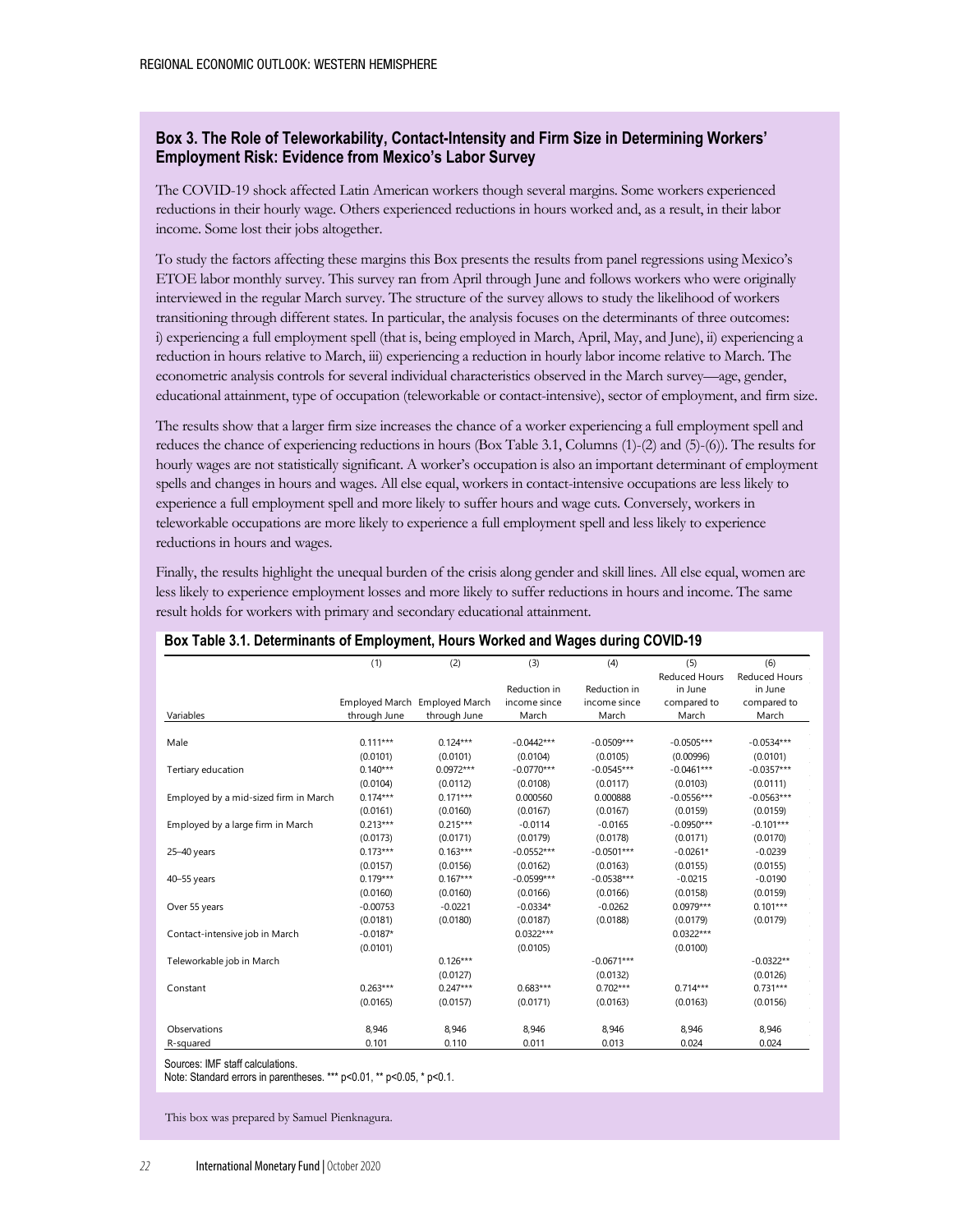### **Box 4. Distributional Impact of the Crisis and Role of Emergency Cash Transfers in Brazil**

Labor income fell across the income distribution with low-income households the most affected. Labor income losses were large, amounting to more than 15 percent of pre-crisis income for each income decile. The average income of the lowest decile was hardest hit, with average income in the lowest decile dropping by around 30 percent due to the pandemic. Households in the lowest decile lost about 1.2 percentage points (p.p.) of their percentile share while the percentile share of the top decile increased by approximately 2.5 p.p.

To support vulnerable households, the authorities offered generous cash transfers. The Emergency Aid (EA) is a temporary, means-tested and broad-based cash transfer covering around 33 percent of the population. It was originally set to last one quarter, during which beneficiaries received BRL600 per month (about 40 percent of pre-COVID-19 median labor income, 60 percent of the minimum wage, and over 3 times the median stipend under Bolsa Familia). The program was then extended twice: first until August (keeping 100 percent of the original benefits) and then until December (with benefits at half the original amount). In terms of targeting, 70 percent of households in the poorest decile received the aid, earning 20 percent of total EA disbursements (but initially close to 10 percent of households in the top income decile also received the transfer). The annual cost of the EA is around 5 percent of GDP in 2020.

The transfers had a large impact on household income in the bottom deciles. Larger transfers were received by households whose head is a female between the ages of 15 to 28, and by households whose head is either a male or a female and who have no to incomplete secondary schooling. Households that had members removed from work due to social distancing measures have seen their income redeemed through the additional aid up to 77 percent of their pre-COVID-19 income. In fact, on average income for the bottom 40 percent of the income distribution increased by around 20 percent with respect to pre-COVID-19 reported income with an increase of around 50 percent in the bottom decile.

Consequently, the transfers substantially mitigated the negative (immediate) impact of the pandemic on poverty and inequality. Staff calculations based on the PNAD-COVID survey suggest that without the EA, inequality as measured by the Gini index would have increased from 0.53 pre-COVID-19 to 0.58 post-COVID-19 (Box Figure 4.1, panel 1), accompanied by a drastic increase in the poverty headcount ratio, from about 6.7 percent to 14.6 percent (as per the national poverty line of 178 BRL of per-capita household income, Box Figure 4.1, panel 2). Once the EA is considered, the poverty headcount ratio fell (at least in the snapshot for May and June) to 5.4 percent and the Gini coefficient to 0.5—both lower than their pre-COVID-19 levels.



Note: Pre = pre-COVID; Post = post-COVID; Post+EA = post-COVID with emergency aid (EA). Poverty lines are as follows: Extreme poverty: US\$1.9 PPP per capita per day; Lower middle income: US\$3.2 PPP per capita per day; Upper middle income: US\$5.5 PPP per capita per day.

This box was prepared by Diala Al Masri and Frederik Toscani.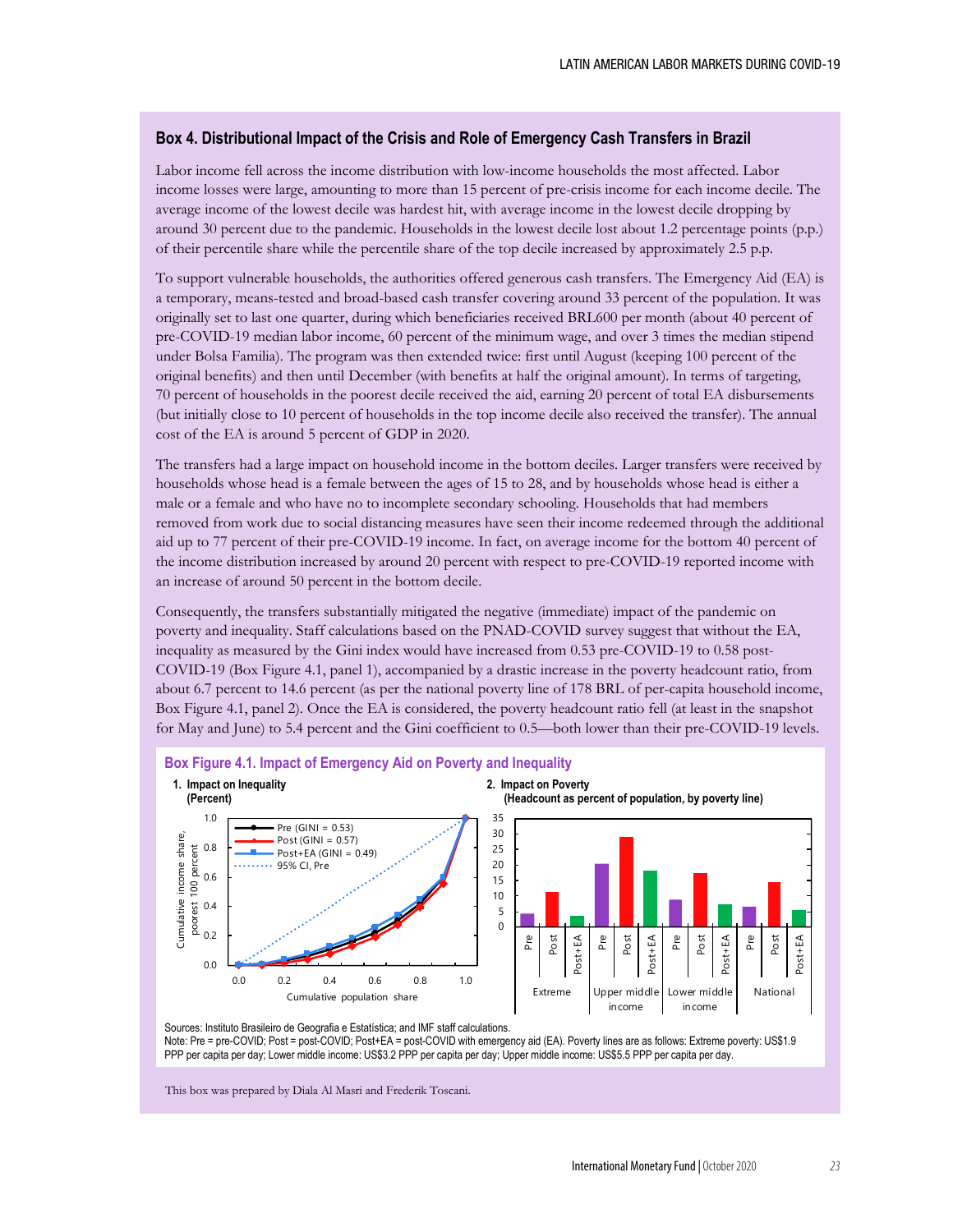# **Annex 1. The Challenges of Data Collection during the Pandemic**

The COVID-19 pandemic not only disrupted economic activity and labor markets in Latin America; it also hampered the ability of national statistical agencies to collect data required to monitor LAC's economies. In the specific case of labor market statistics, national statistical agencies rely on labor surveys, which are typically inperson interviews that seek to fill a comprehensive pre-determined questionnaire. The health emergency and the ensuing social distancing forced statistical agencies to adapt to the new reality and modify the data collection process.

Two changes were typically seen amid the health emergency, in line with ILO's recommendations.



**Annex Figure 1.1. Mexico: Employment and Confidence** 

calculations.

Statistical agencies across LA5 switched from in-person interviews to telephone interviews to ensure social distancing. Telephone numbers were typically obtained from existing databases. In some countries the transition to telephone interviews was accompanied by a shorter questionnaire.

While the transition ensured continuity in monitoring labor market developments in LAC, it also meant in some cases having a less precise assessment. For example, data from Mexico's National Statistical Agency (INEGI) shows that the confidence interval for the estimate for employment widened substantially since switching to a telephone-based interview process in April (Annex Figure 1.1), as the sample from telephone-based interviews was smaller and less representative of the population as a whole. Thus, part of the large swings in employment between March and June could reflect a noisier estimate of employment. Precision improved in July as INEGI started its transition to in-person interviews.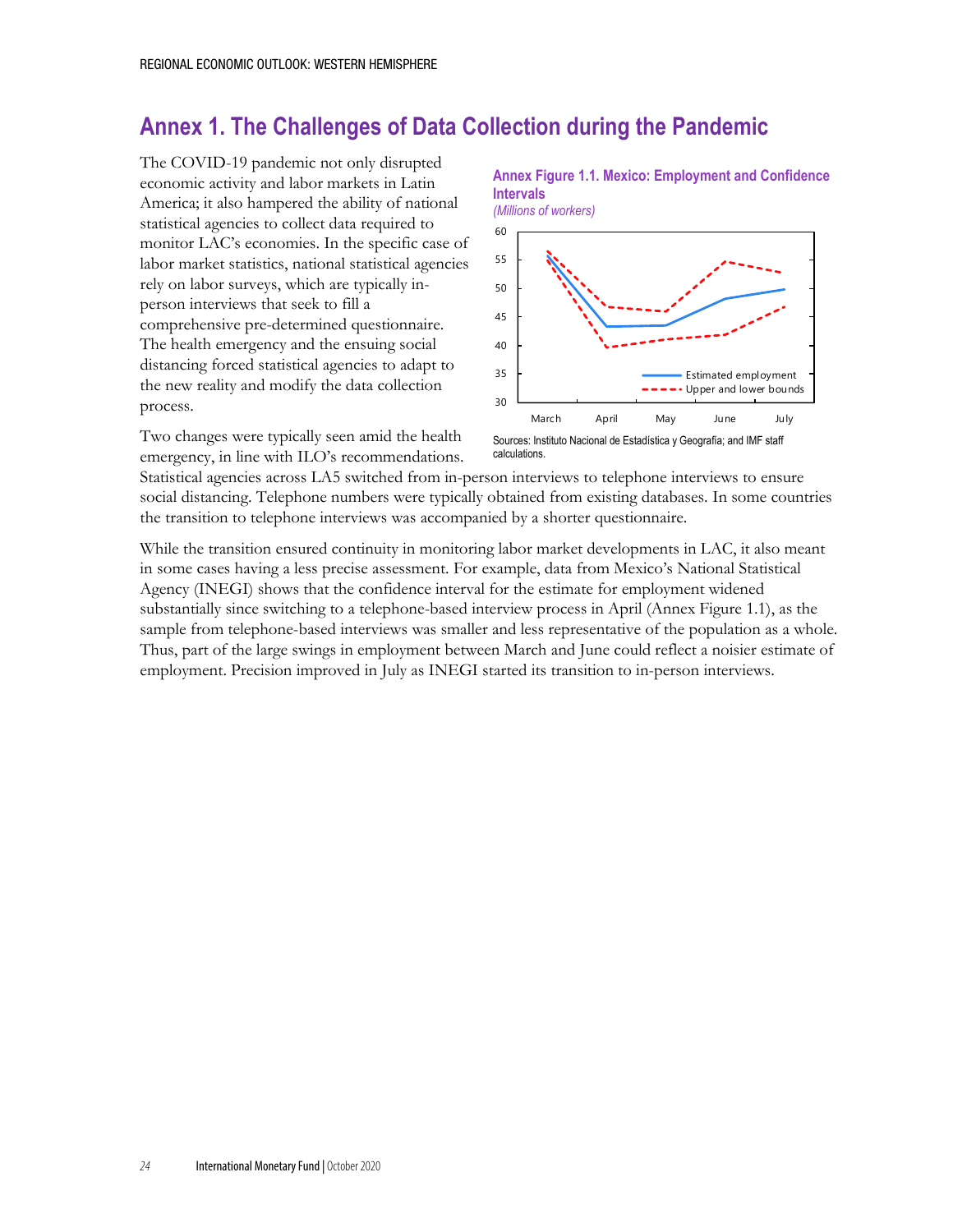## **Annex 2. Description of the Accounting Framework and Calibration**

## **Framework**

The accounting framework follows the methodology proposed by Alfaro et al. (2020). The methodology calculates employment and value added at risk as described below.

In each period *t*, the probability that worker *i* loses her job,  $\pi_{i} \in [0,1]$ , is a function of a supply shock, a sector-specific demand shock and an aggregate demand shock , as summarized below:

$$
\pi_{u} = \min\left\{1, \left(SShock_{u} + DShock_{s}\right) * AD\right\}
$$

**The supply shock** (*SShock*), is a combination of a probability of loss of employment ( $S_i$ ) associated with the size of the firm in which the worker is employed, an indicator function of teleworkability (  $T_i = 1$  implies being teleworkable) and an indicator function of contact intensity (*Highcontact<sub>i</sub>*), both of which are a function of the worker's occupation, a variable capturing whether the worker's sector is on lockdown (*Lock*) and two variables reflecting whether sectors which supply inputs to sector  $s$  or demand inputs from *s* are under lockdown( *Lup* and *Ldown*, respectively). In sum. *SShock* takes the following form:

 $SShock<sub>u</sub> = S<sub>u</sub> * min\{1, (1 - T<sub>i</sub>) * Highcontact<sub>i</sub>\} * min\{1, Lock<sub>s</sub> + Lup<sub>s</sub> + Ldown<sub>s</sub>\}$ 

To operationalize this, the framework defines *Lup* and *Ldown* as:

$$
Lup_s = \sum_{j \neq s} Lock_j * \frac{purchases_{j:fromss}}{grossout_s}
$$
  
 
$$
Ldown_s = \sum_{j \neq s} Lock_j * \frac{purchases_{s:froms}}{grossout_s}
$$

 $S_{\mu}$  is defined as follows:

- Smaller firms, self-employed, and informal sector are assumed to lose employment faster when facing a lockdown. This is because they are not bound by firing restrictions or other employment protection regulations and have less cash reserves and access to credit. In contrast, larger firms would only lay off employees in case of a very protracted lockdown. Deviating from Alfaro et al. (2020), where  $S_i$  is either 0 or 1, the exercise presented here allows  $S_i$  to take intermediate values. The exact values approximate ITC (2020), which presents probability of closure for firms of different sizes. Probability of closure within 3-months and within 6-months were used for the lockdown phase and reopening phases, respectively, reflecting the envisaged durations of lockdowns.
- Employment for small, self-employed, and informal workers is assumed to recover more quickly when the economy reopens. This is because they face minimal organization capital and entry, hiring and firing costs. In contrast, due to fixed costs associated with, *inter-alia*, regulatory compliance, medium firms are assumed to have a harder time resuming operations when lockdowns are eased.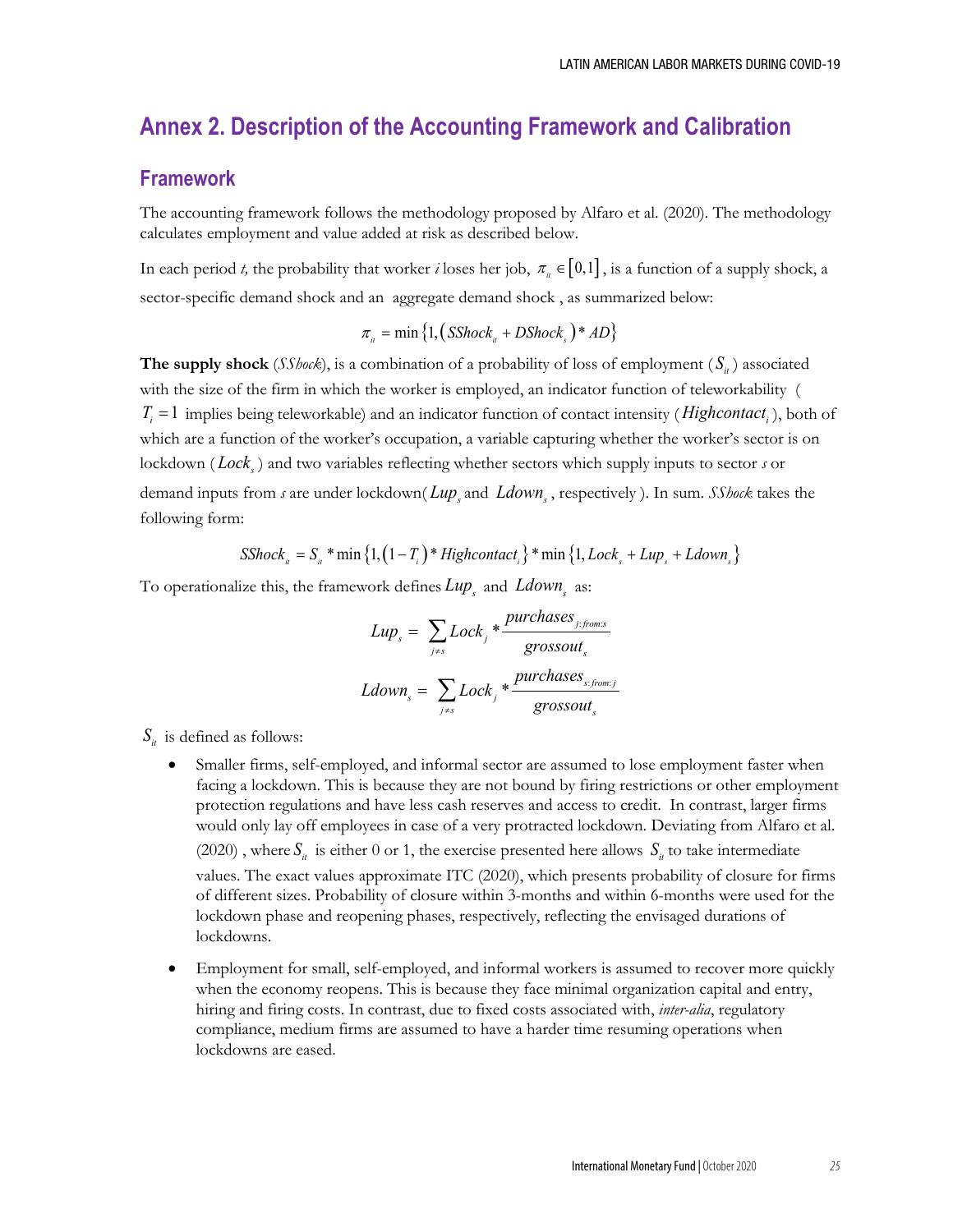**The sector-specific demand shock** is as a combination of a direct demand shock (*Dloss*<sub>s</sub>), weighted

by the importance of final sales to the sector  $s$  output  $\left(\frac{j_{\text{max}}}{s}\right)$ *s finalsales grossout* ), and an indirect effect reflecting

weaker demand in other sectors that buy from  $s \left( D \text{loss}_j \right)$   $\frac{P}{P}$ *s purchases Dloss grossout* **).**

In sum, the total effect is:

$$
Dshock_{s} = Dloss_{s} * \frac{finalsales_{s}}{grossout_{s}} + \sum_{j=s} Dloss_{j} * \frac{purchases_{j;fours}}{grossout_{s}}
$$

The size of *Dloss<sub>s</sub>* is assumed to decrease by 25 percent in the partial opening phase and 50 percent in the advanced opening phase.

**The aggregate demand shock** follows the standard Keynesian multiplier  $AD = \frac{1}{1+1}$ 1  $AD = \frac{1}{1 - MPC}$ .

## **Calibration Parameters**

Information on the size of different parameters necessary to implement the accounting framework can be found below:

| <b>Sector Code</b> | <b>Sector Name</b>                                                           | Lock s | Lock_s_selective |
|--------------------|------------------------------------------------------------------------------|--------|------------------|
| A                  | Agriculture                                                                  |        |                  |
| B, D, E            | Mining, electricity and water                                                |        |                  |
| С                  | Manufacturing                                                                | 0.681  |                  |
|                    | Construction                                                                 |        |                  |
| G                  | Wholesale and Retail                                                         | 0.561  | 0.280            |
| н                  | Transportation and Storage                                                   | 0.647  | 0.647            |
|                    | <b>Accommodation and Food Services</b>                                       |        |                  |
|                    | Information and Communication                                                |        |                  |
| κ                  | Finance and Insurance                                                        |        |                  |
|                    | <b>Real Estate</b>                                                           |        |                  |
| M, N, R, S         | Professional services, administrative services, arts and entertainment, etc. | 0.114  | 0.114            |
| O                  | Public administration                                                        |        |                  |
| P                  | Education                                                                    |        |                  |
|                    | Human Health and Social Services                                             |        |                  |
|                    | Household as employer etc.                                                   |        |                  |

**Lock\_j** reflects the impact of different phases of lockdowns in each sector. They approximate each country's lockdown and reopening plans. In the case of Colombia, the following values are assumed: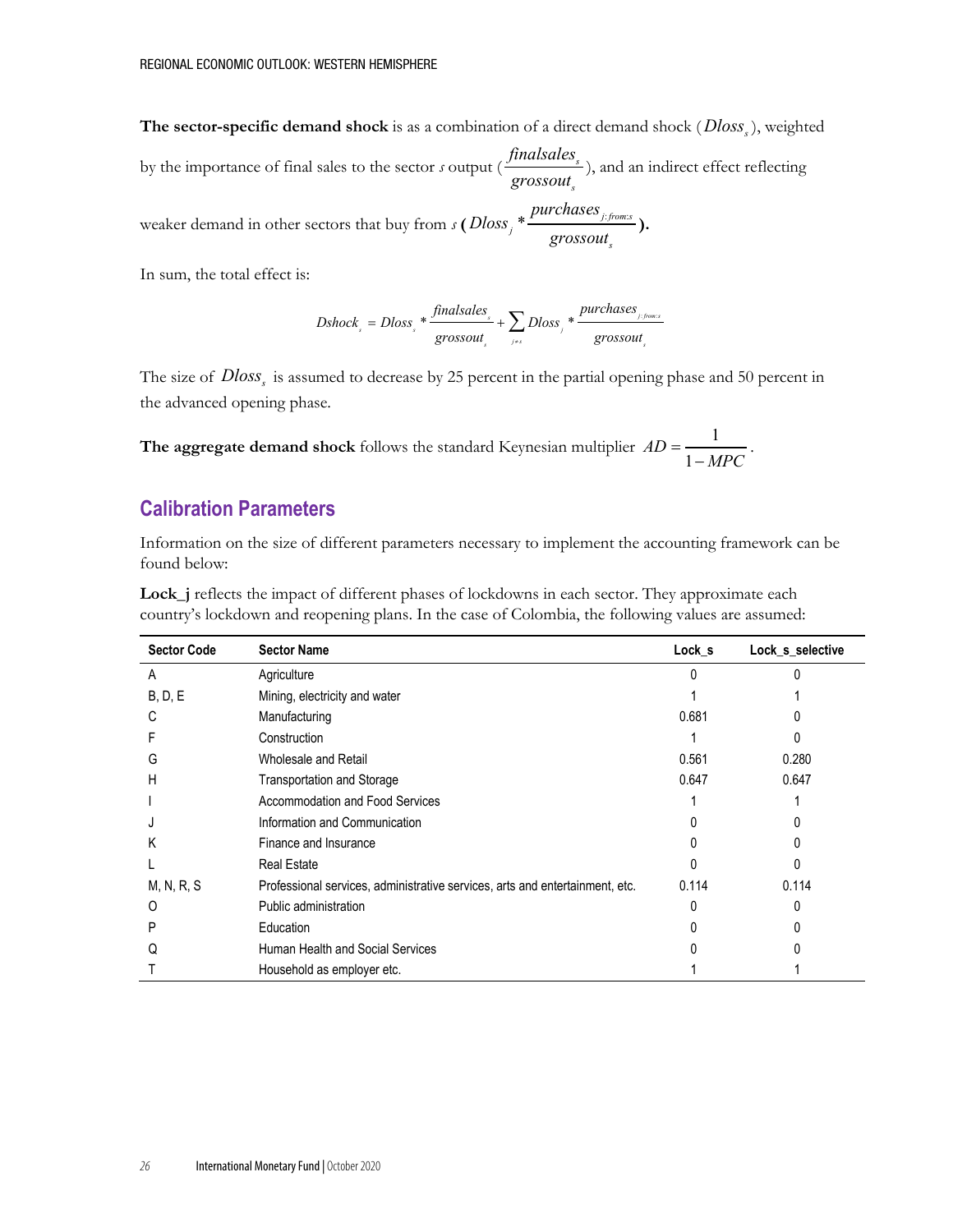| <b>Sector Code</b> | <b>Sector Name</b>                                                              | Upstream                               | <b>Downstream</b>                              |
|--------------------|---------------------------------------------------------------------------------|----------------------------------------|------------------------------------------------|
|                    |                                                                                 | $\emph{purchases}_{j: \emph{from:} s}$ | $\emph{purchases}_{s: \emph{from}:j}$          |
|                    |                                                                                 | grossout,<br>$j \neq s$                | $\mathit{grossout}_{\mathit{S}}$<br>$j \neq s$ |
| A                  | Agriculture                                                                     | 0.48                                   | 0.27                                           |
| B, D, E            | Mining, electricity and water                                                   | 0.22                                   | 0.22                                           |
| C                  | Manufacturing                                                                   | 0.36                                   | 0.32                                           |
| F                  | Construction                                                                    | 0.05                                   | 0.48                                           |
| G                  | Wholesale and Retail                                                            | 0.51                                   | 0.33                                           |
| Н                  | <b>Transportation and Storage</b>                                               | 0.40                                   | 0.32                                           |
|                    | <b>Accommodation and Food Services</b>                                          | 0.24                                   | 0.38                                           |
|                    | Information and Communication                                                   | 0.17                                   | 0.40                                           |
| Κ                  | Finance and Insurance                                                           | 0.48                                   | 0.17                                           |
|                    | <b>Real Estate</b>                                                              | 0.32                                   | 0.09                                           |
| M, N, R, S         | Professional services, administrative services,<br>arts and entertainment, etc. | 0.60                                   | 0.16                                           |
| 0                  | Public administration                                                           | 0.03                                   | 0.41                                           |
| P                  | Education                                                                       | 0.02                                   | 0.25                                           |
| Q                  | Human Health and Social Services                                                | 0.16                                   | 0.32                                           |
|                    | Household as employer etc.                                                      | 0.00                                   | 0.00                                           |

## **I-O linkages (Colombia example)**

 $S_{it}$  takes the following values:

|                                   |                   |                                           | <b>Partial Opening Phase</b>            | <b>Advanced Opening Phase</b>             |                                         |  |
|-----------------------------------|-------------------|-------------------------------------------|-----------------------------------------|-------------------------------------------|-----------------------------------------|--|
|                                   | Shutdown<br>Phase | <b>Sectoral Opening</b><br>$< 50$ percent | <b>Sectoral Opening</b><br>> 50 percent | <b>Sectoral Opening</b><br>$< 50$ percent | <b>Sectoral Opening</b><br>> 50 percent |  |
| Small, self-employed,<br>informal | 0.31              | 0.58                                      |                                         |                                           |                                         |  |
| Medium                            | 0.24              | 0.45                                      | 0.225                                   | 0.225                                     |                                         |  |
| Large                             | 0.13              | 0.29                                      |                                         |                                           |                                         |  |

**Dloss (direct demand shock):** Adopting consumption shock to Sweden to our sectoral classification

| <b>Sector Code</b> | <b>Sector Name</b>                                                           |       |  |
|--------------------|------------------------------------------------------------------------------|-------|--|
| A                  | Agriculture                                                                  | 0.055 |  |
| B, D, E            | Mining, electricity and water                                                | 0     |  |
| С                  | Manufacturing                                                                | 0.111 |  |
|                    | Construction                                                                 | 0     |  |
| G                  | Wholesale and Retail                                                         | 0.188 |  |
| H                  | <b>Transportation and Storage</b>                                            | 0.526 |  |
|                    | Accommodation and Food Services                                              | 0.540 |  |
|                    | Information and Communication                                                | 0     |  |
| Κ                  | Finance and Insurance                                                        | 0     |  |
|                    | <b>Real Estate</b>                                                           | 0     |  |
| M, N, R, S         | Professional services, administrative services, arts and entertainment, etc. | 0.081 |  |
| O                  | Public administration                                                        | 0     |  |
| P                  | Education                                                                    |       |  |
| Q                  | Human Health and Social Services                                             |       |  |
|                    | Household as employer etc.                                                   |       |  |

**AD=1.692**, following Alfaro et al. (2020).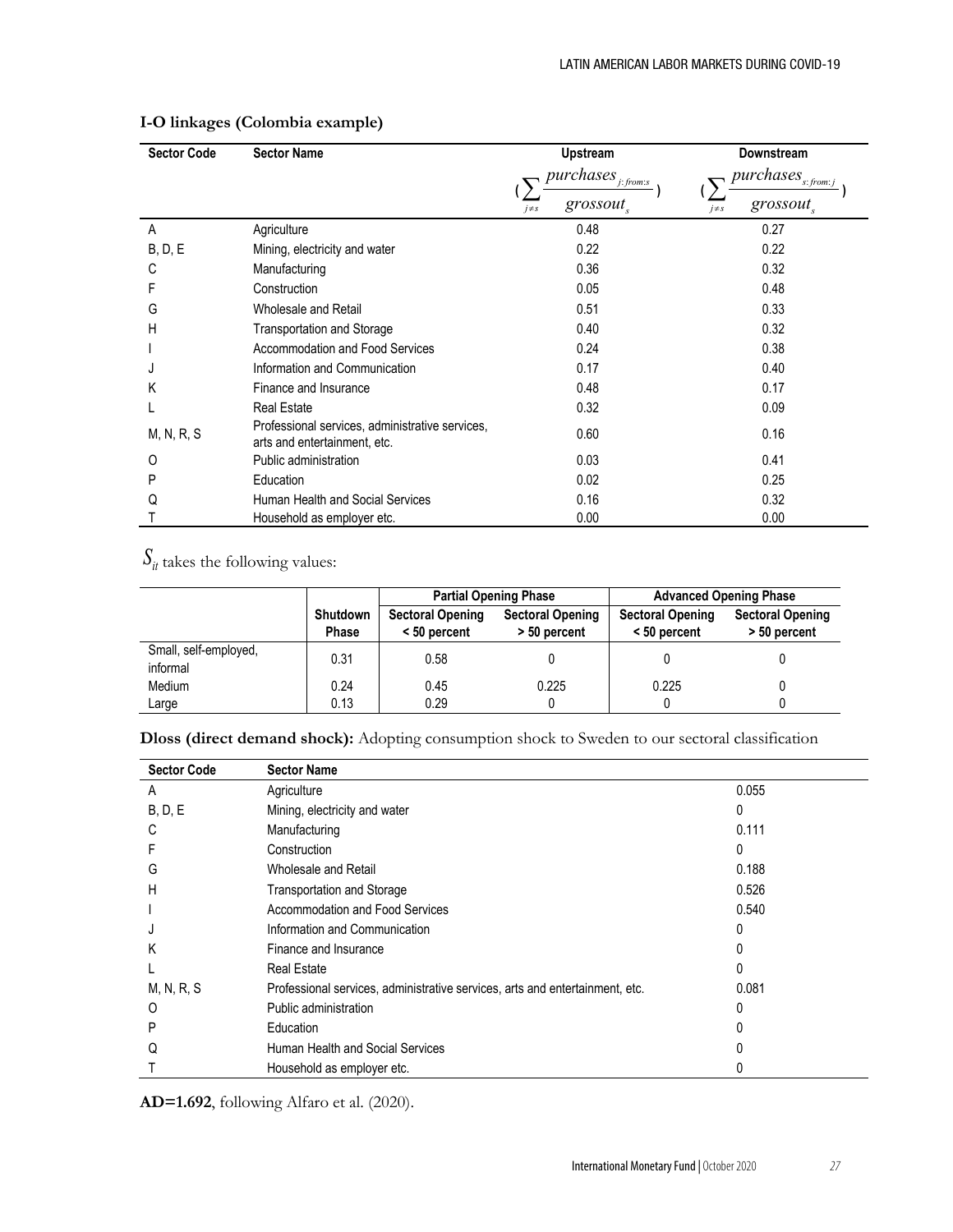## **Data Sources**

Input-Output table: sourced from WIOD for Brazil and Mexico, OECD for Chile, Colombia and Peru, aggregated into 15 sectors to ensure a common sector classification

Labor surveys: sourced from national statistical authorities, second quarter of 2019 data.

Shares of high teleworkability and high contact intensity in each occupation: sourced from Dingel and Nieman (2020) and Leibovici et al. (2020), computed on the US occupations with the SOC 2010 classification using the 2017 American Community Survey. The variables are then applied to the national labor surveys through a set of crosswalks from the SOC 2010 to various editions of the ISCO (68 for Colombia, and 08 for the others).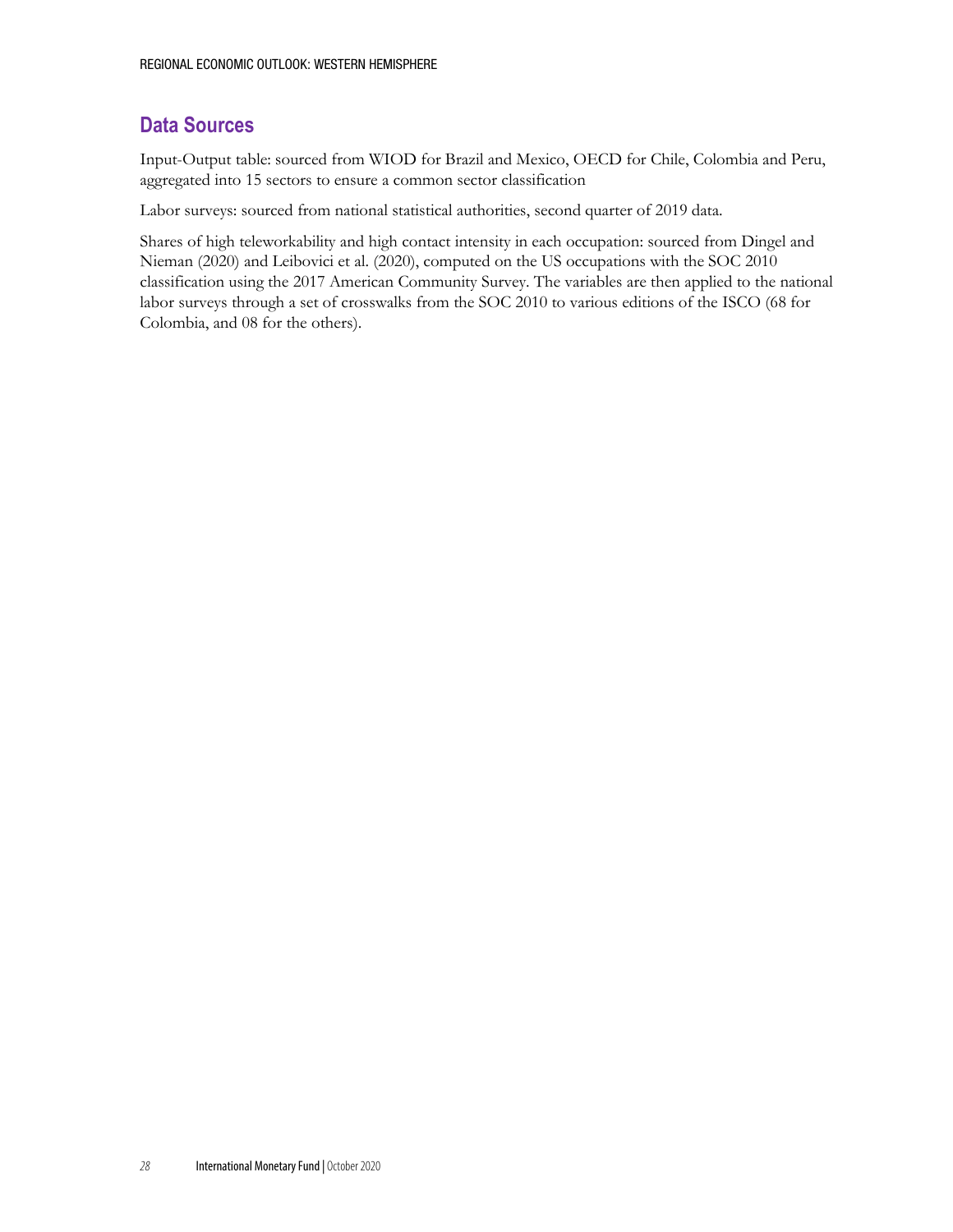# **Annex 3. Additional Results from Accounting Framework for LA5**



**Annex Figure 3.1. Share of Employment in the Lockdown Phase: By Sector** *(Jobs at risk; percent share)*

Source: IMF staff calculations.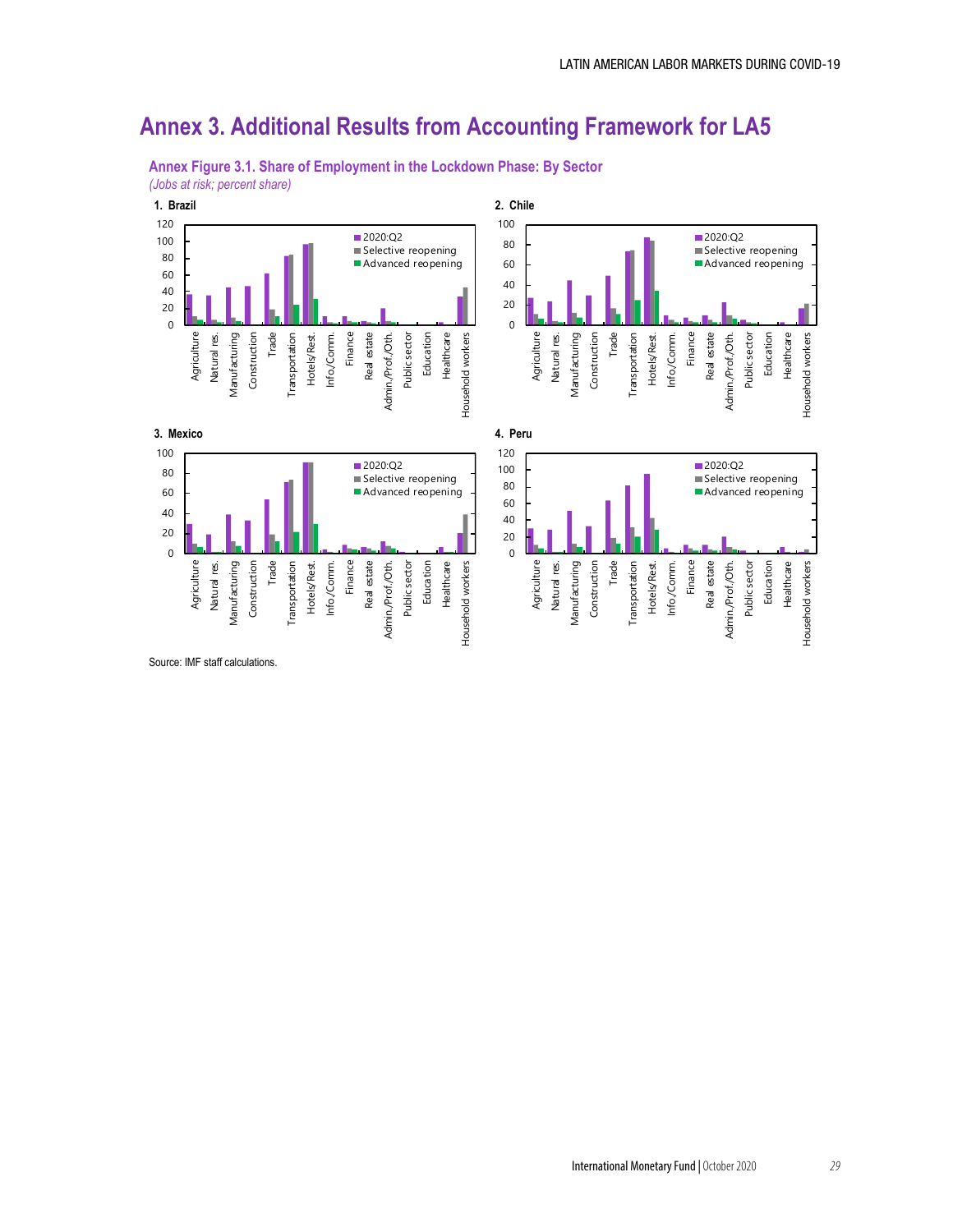

### **Annex Figure 3.2. Employment at Risk for LA5 Countries During the Lockdown Phase and the Recovery Phases: By Firm Size** *(Jobs at risk; millions)*

Source: IMF staff calculations.

Note: LA5 = Brazil, Chile, Colombia, Mexico, Peru.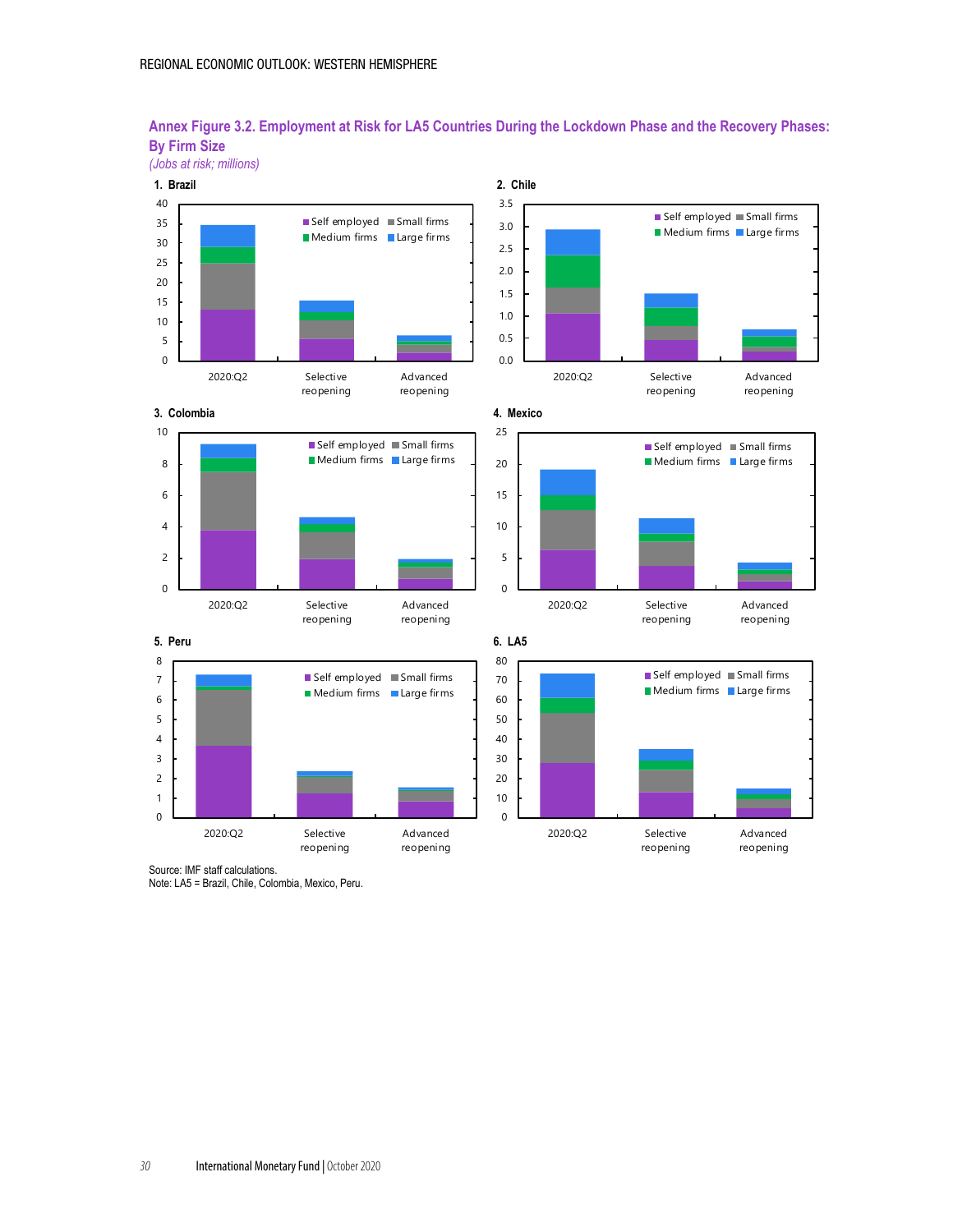

**Annex Figure 3.3. Colombia: Labor Productivity and Employment at Risk During the Lockdown Phase by Sector**

Sources: National authorities; and IMF staff calculations.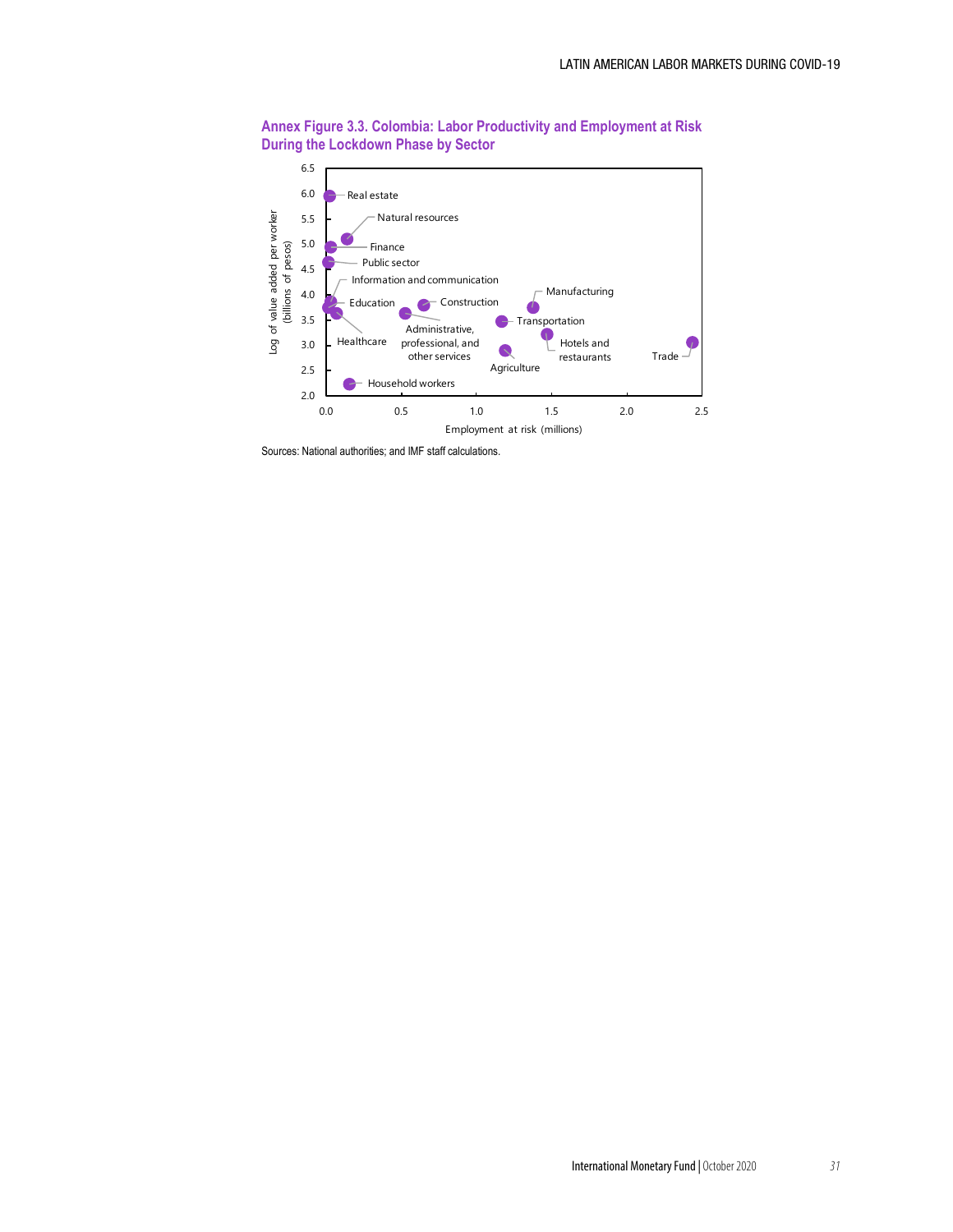# **References**

- Alfaro, L., Becerra, O. & Eslava, M. (2020). "EMES and COVID-19: Shutting Down in a World of Informal and Tiny Firms." NBER Working Paper 27360.
- Andrew, A., Cattan, S., Costa Dias, M., Farquharson, C., Kraftman, L., Krutikova, S., Phimister, A., & Sevilla, A. (2020). "The Gendered Division of Paid and Domestic Work under Lockdown." IZA Discussion Paper, 13500.
- Balakrishnan, R., S. Lizarazo, M. Santoro, F. Toscani, & Vargas, M. (2020). "Commodity Cycles, Inequality, and Poverty in Latin America", IMF Departmental Paper, Western Hemisphere Department.
- Bhalotra, S. & Fernández, M. (2018). "Women's Labor Force Participation and the Distribution of the Gender Wage Gap." IZA Discussion Paper, 11640.
- Bento, A., Jacobsen, M. & Liu, A., (2018). "Environmental Policy in the Presence of an Informal Sector." Journal of Environmental Economics and Management, 9: 61-77.
- Beylis, G., R. Fattal Jaef, M. Morris, A. Rekha Sebastian, and R. Sinha. (2020). *Going Viral: COVID-19 and the Accelerated Transformation of Jobs in Latin America and the Caribbean,* Latin American and Caribbean Studies. Washington, DC: World Bank.
- Bottan, N., Hoffmann, B. & Vera-Cossio, D. (2020). "The unequal burden of Coronavirus pandemic: evidence from Latin American and the Caribbean." Working Paper.
- Brussevich, M., Dabla-Norris, E. & Khalid, S. (2019). "Is Technology Widening the Gender Gap? Automation and the Future of Female Employment." IMF Working Paper 19/91.
- Buckman, S., Glick, R., Lansing, K., Petrosky-Nadeau, N. & Seitelman, L. (2020). "Replicating and Projecting the Path of COVID-19 with a Model-Implied Reproduction Number," Infectious Disease Modelling, 5: 635-651.
- Busso M. & Romero Fonseca, D. (2015). "Female Labor Force Participation in Latin America: Patterns and Explanations," CEDLAS Working Papers 0187, CEDLAS, Universidad Nacional de La Plata.
- Busso, M., J. Camacho, J. Messina, and G. Montenegro, 2020. "The Challenge of Protecting Informal Households during the COVID-19 Pandemic: Evidence from Latin America", COVID Economics Vetted and Real-Time Papers, Issue 27, CEPR Press.

Cerra, V., Fatas, A. & Saxena, S. (2020). "Hysteresis and Business Cycles." IMF Working Paper 20/73.

Cortes, G., Jaimovic, N., Nekarda, C., & Siu, H. (2020). "The Dynamics of Disappearing Routine Jobs: A Flows Approach." Labour Economics 65.

Del Boca, D., Oggero, N., Profeta, P. & Ross, M. (2020). "Women's and men's work, housework and childcare, before and during COVID-19." Review of Economics of the Household.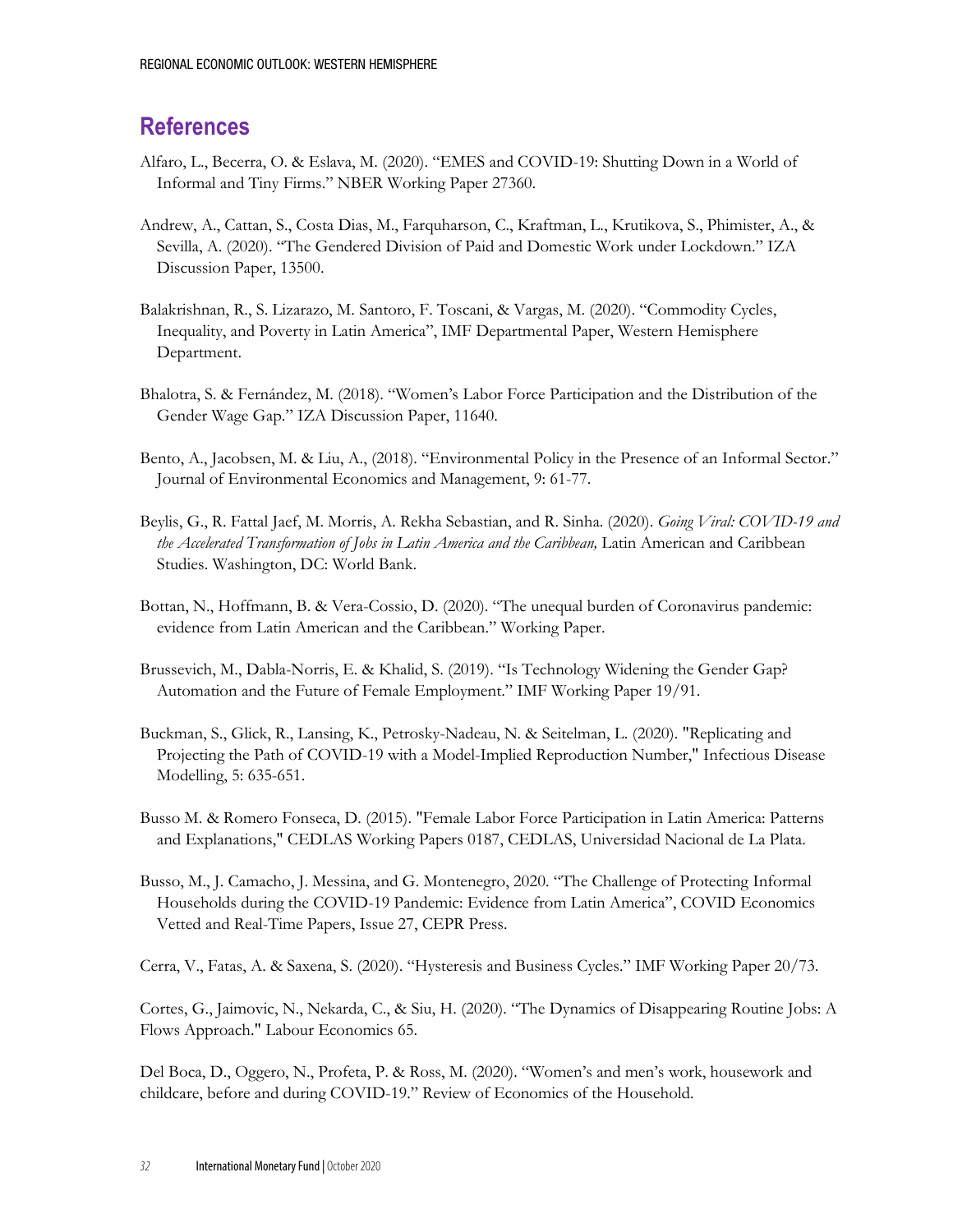Dingel, J. & Nieman, B. (2020). "How Many Jobs Can be Done at Home?" NBER Working Paper 26948.

Garrote Sanchez, D., Gomez Parra, N., Ozden, C., Rijkers, B., Viollaz, M. & Winkler, H. (2020). "Who on Earth Can Work from Home?" World Bank Policy Research Working Paper 9347.

Guerrieri, V., Lorenzoni, G., Straub, L., Werning, I. (2020). "Macroeconomic Implications of COVID-19: Can Negative Supply Shocks Cause Demand Shortages." NBER Working Paper 26918.

International Labour Organization (ILO) (2020). *ILO Monitor: COVID-19 and the World of Work*, fifth edition, June 2020.

International Monetary Fund (IMF) (2020a). "COVID-19 in Latin America and the Caribbean: A High Toll on Lives and Livelihoods," *Regional Economic Outlook: Western Hemisphere* Background Paper No. 1, Washington, DC, October.

IMF (2020b). "Corporate and Financial Vulnerabilities during COVD-19," *Regional Economic Outlook: Western Hemisphere* Background Paper No. 4, Washington, DC, October.

IMF (2020c). "Fiscal Policy at the Time of a Pandemic: How has Latin America and the Caribbean Fared?" *Regional Economic Outlook: Western Hemisphere* Background Paper No. 3, Washington, DC, October.

International Trade Centre (2020), "Quantifying the effect of COVID-19 on small business around the world", May 28, 2020 blog entry: [https://www.intracen.org/covid19/Blog/Quantifying-the-effect-of-](https://www.intracen.org/covid19/Blog/Quantifying-the-effect-of-COVID-19-on-small-business-around-the-world-the-world/)[COVID-19-on-small-business-around-the-world-the-world/](https://www.intracen.org/covid19/Blog/Quantifying-the-effect-of-COVID-19-on-small-business-around-the-world-the-world/)

Jaimovic, N. & Siu, H. (2020). "Job Polarization and Jobless Recoveries." The Review of Economics and Statistics, 102(1): 129–147

Jones, S. R., Lange, F., Riddell, W. C., & Warman, C. (2020). Waiting for Recovery: The Canadian Labour Market in June 2020. IZA Discussion Paper, 13466.

Kalenkoski, C. M., & Pabilonia, S. W. (2020). Initial Impact of the COVID-19 Pandemic on the Employment and Hours of Self-Employed Coupled and Single Workers by Gender and Parental Status. IZA Discussion Paper, 13443.

Kandoussi, M., & Langot, F. (2020). "The Lockdown Impact on Unemployment for Heterogeneous Workers." IZA Discussion Paper, 13439

Leibovici, F., Santacreu, A. & Famiglietti, M. (2020). "Social Distancing and Contact-Intensive Occupations." On the Economy Blog. 24 March.

Lustig, N., Martinez Pabon, V., Sanz, F. & Younger, S. (2020). "The Impact of COVID-19Lockdowns and Expanded Social Assistance on Inequality, Poverty and Mobility in Argentina, Brazil, Colombia and Mexico." CEQ Working Paper 92.